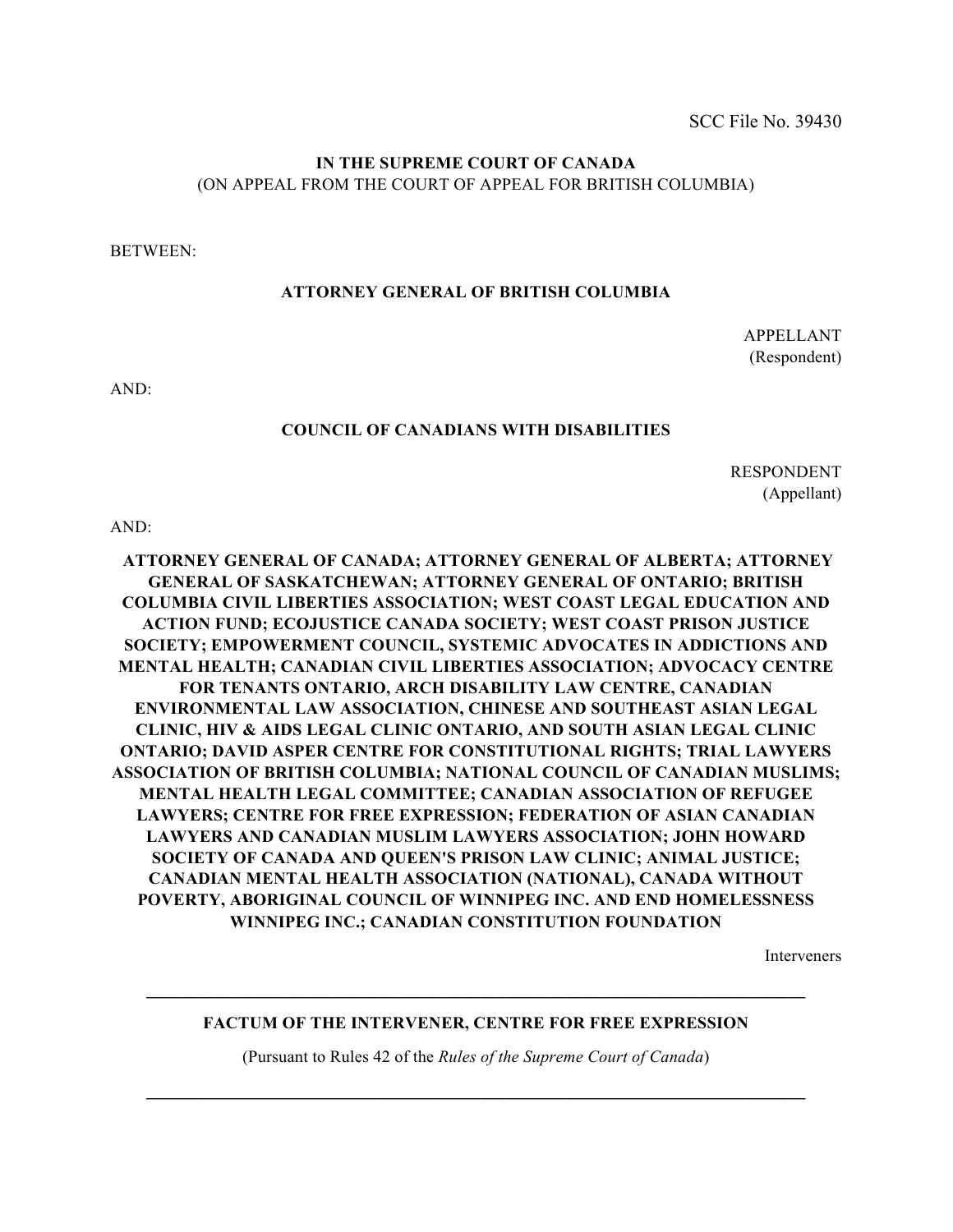**Counsel for the Proposed Interveners:**

**Faisal Bhabha and Madison Pearlman POORANLAW PROFESSIONAL CORPORATION**

400-1500 Don Mills Road Toronto, ON M3B 3H4 Tel: (416) 860-7572 Fax: (416) 860-7577 Email: fbhabha@pooranlaw.com mpearlman@pooranlaw.com **Agent for Counsel for the Proposed Interveners:**

#### **Khalid Elgazzar KHALID ELGAZZAR PROFESSIONAL CORPORATION** 200-400 Laurier Ave W

Ottawa, ON K1R 7X6 Tel: (613) 663-9991 Fax: (613) 663-5552 Email: ke@elgazzar.ca

**ORIGINAL TO: THE REGISTRAR** 301 Wellington Street Ottawa, ON K1A 0J1

**COPIES TO:**

#### **Attorney General of British Columbia Olthuis Van Ert**

Legal Services Branch 66 Lisgar Street 1301 - 865 Hornby Street Ottawa, Ontario Vancouver, British Columbia K2P 0C1 V6Z 2G3 Tel: (613) 501-5350

### **Mark Witten**

**Emily Lapper Dahlia Shuhaibar** Fax: (604) 660-2636 E-mail: mark.witten@gov.bc.ca **Agent** for the Appellant,

**Counsel for the Appellant, Attorney General of British Columbia**

Fax: (613) 651-0304

Tel: (604) 660-3093 E-mail: dshuhaibar@ovcounsel.com

**Attorney General of British Columbia**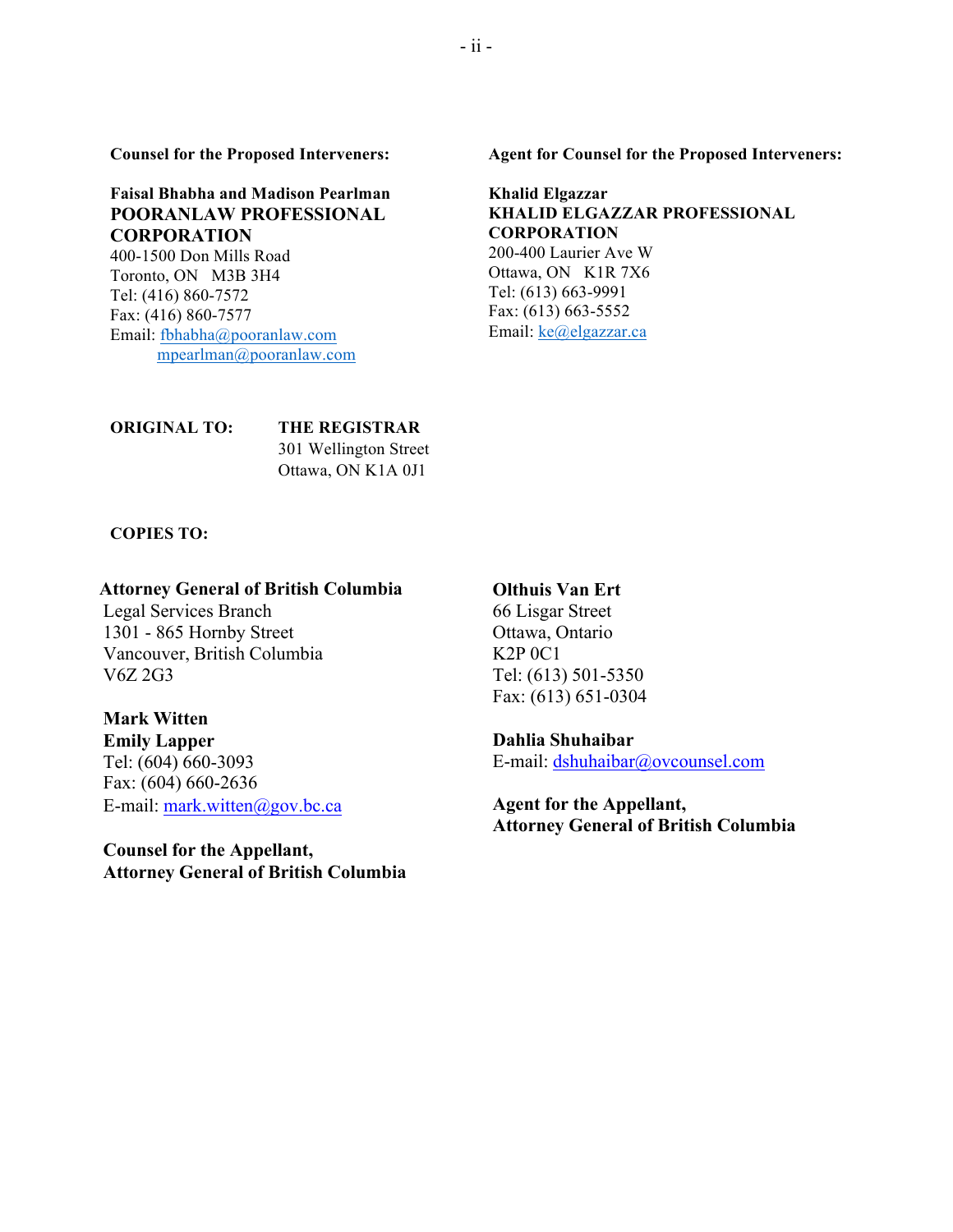**McCarthy Tétrault LLP** Suite 2400, 745 Thurlow Street Vancouver, British Columbia V6E  $0C5$ 

**Michael A. Feder, Q.C. Katherine Booth Kevin Love** Tel: (604) 643-5983 Fax: (604) 622-5614

E-mail: mfeder@mccarthy.ca

**Counsel for the Respondent, Council of Canadians with Disabilities**

**Attorney General of Canada** Department of Justice, National LitigationSector 120 Adelaide Street West, Suite 400 Toronto, Ontario M5H 1T1

**Christine Mohr** Tel: (416) 953-9546 Fax: (416) 952-4518 E-mail: christine.mohr@justice.gc.ca

**Counsel for the Intervener, Attorney General of Canada**

**Alberta Justice Constitutional and Aboriginal Law** 1000, 10025 - 102A Avenue Edmonton, AlbertaT5J 2Z2

**Leah M. McDaniel** Tel: (780) 422-7145 Fax: (780) 643-0852 E-mail: leah.mcdaniel@gov.ab.ca

**Counsel for the Intervener, Attorney General of Alberta** **Borden Ladner Gervais LLP** World Exchange Plaza 100 Queen Street, suite 1300 Ottawa, Ontario K1P 1J9

**Nadia Effendi** Tel: (613) 787-3562 Fax: (613) 230-8842 E-mail: neffendi@blg.com

**Agent for the Respondent, Council of Canadians with Disabilities**

#### **Attorney General of Canada**

Department of Justice Canada, Civil Litigation Section 50 O'Connor Street, 5th Floor Ottawa, Ontario K1A 0H8

**Christopher M. Rupar** Tel: (613) 941-2351 Fax: (613) 954-1920 E-mail: christopher.rupar@justice.gc.ca

**Agent for the Intervener, Attorney General of Canada**

**Gowling WLG (Canada) LLP** 160 Elgin Street Suite 2600 Ottawa, OntarioK1P 1C3

**D. Lynne Watt** Tel: (613) 786-8695 Fax: (613) 788-3509 E-mail:  $l$ ynne.watt@gowlingwlg.com

**Agent for the Intervener, Attorney General of Alberta**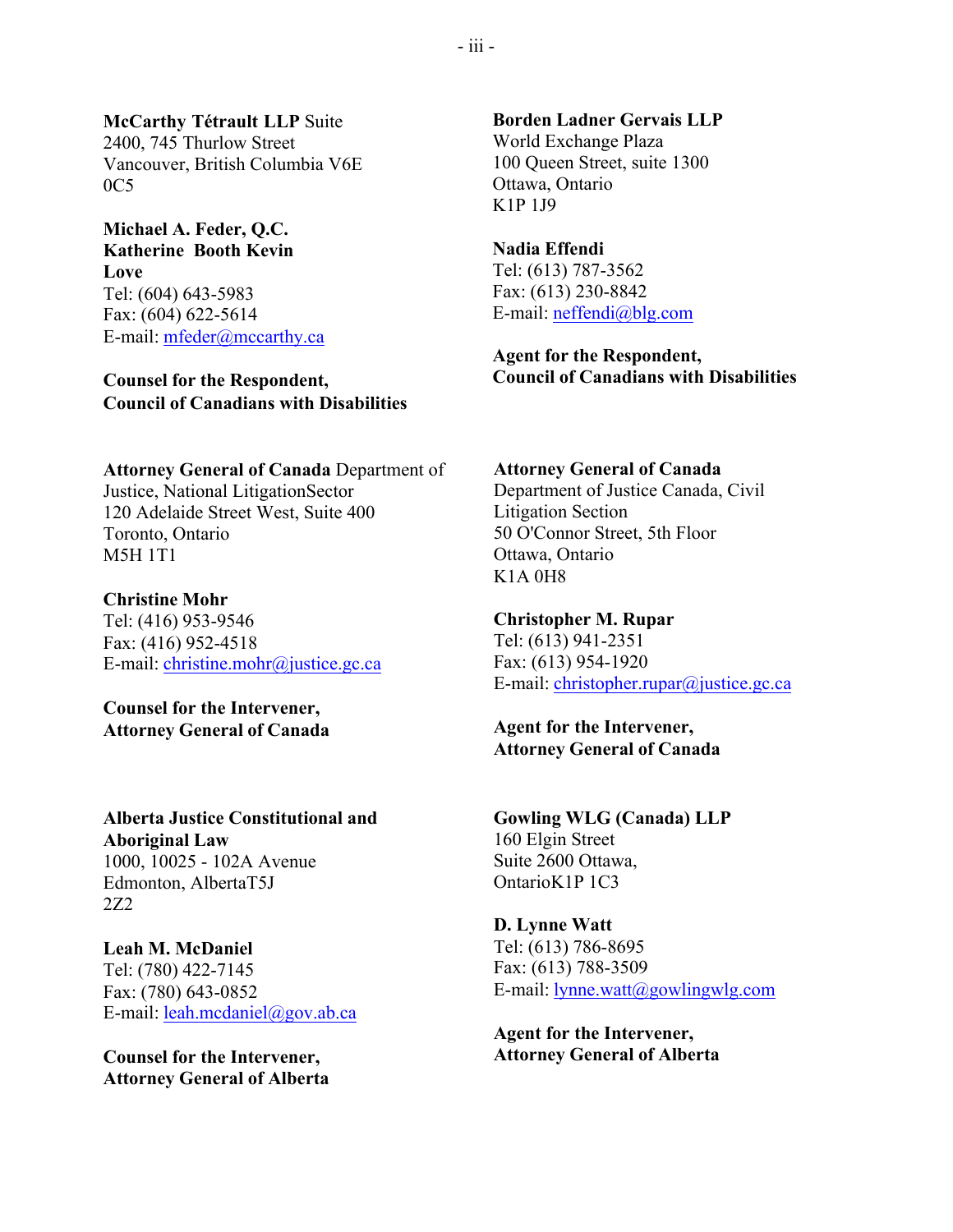**Attorney General for Saskatchewan** 820-1874 Scarth Street Regina, SaskatchewanS4P 4B3

## **Sharon H. Pratchler, Q.C.** Tel: (306) 787-5584 Fax: (306) 787-9111 E-mail: sharon.pratchler2@gov.sk.ca

**Counsel for the Intervener, Attorney General of Saskatchewan**

**Attorney General of Ontario**

Constitutional Law Branch 720 Bay Street, 4th Floor Toronto, Ontario M7A 2S9

**Yashoda Ranganathan David Tortell** Tel: (647) 637-0883 Fax: (416) 326-4015 E-mail: Yashoda.Ranganathan@ontario.ca

**Counsel for the Intervener, Attorney General of Ontario**

**Mandell Pinder LLP** 422 - 1080 Mainland Street Vancouver, British Columbia V6B 2T4

**Elin Sigurdson Monique Pongracic-Speier, Q.C.** Tel: (604) 681-4146 Fax: (604) 681-0959 E-mail: elin@mandellpinder.com

**Counsel for the Intervener, British Columbia Civil Liberties Association**

**Gowling WLG (Canada) LLP** 160 Elgin Street Suite 2600 Ottawa, Ontario K1P 1C3

**D. Lynne Watt** Tel: (613) 786-8695 Fax: (613) 788-3509 E-mail: lynne.watt@gowlingwlg.com

**Agent for the Intervener, Attorney General of Saskatchewan**

**Power Law** 130 Albert Street Suite 1103 Ottawa, Ontario K1P 5G4

**Maxine Vincelette** Tel: (613) 702-5573 Fax: (613) 702-5573 E-mail: mvincelette@juristespower.ca

**Agent for the Intervener, Attorney General of Ontario**

**Gowling WLG (Canada) LLP** 160 Elgin Street, Suite 2600 Ottawa, Ontario K1P 1C3

**Jeffrey W. Beedell** Tel: (613) 786-0171 Fax: (613) 788-3587 E-mail: jeff.beedell@gowlingwlg.com

**Agent for the Intervener, British Columbia Civil Liberties Association**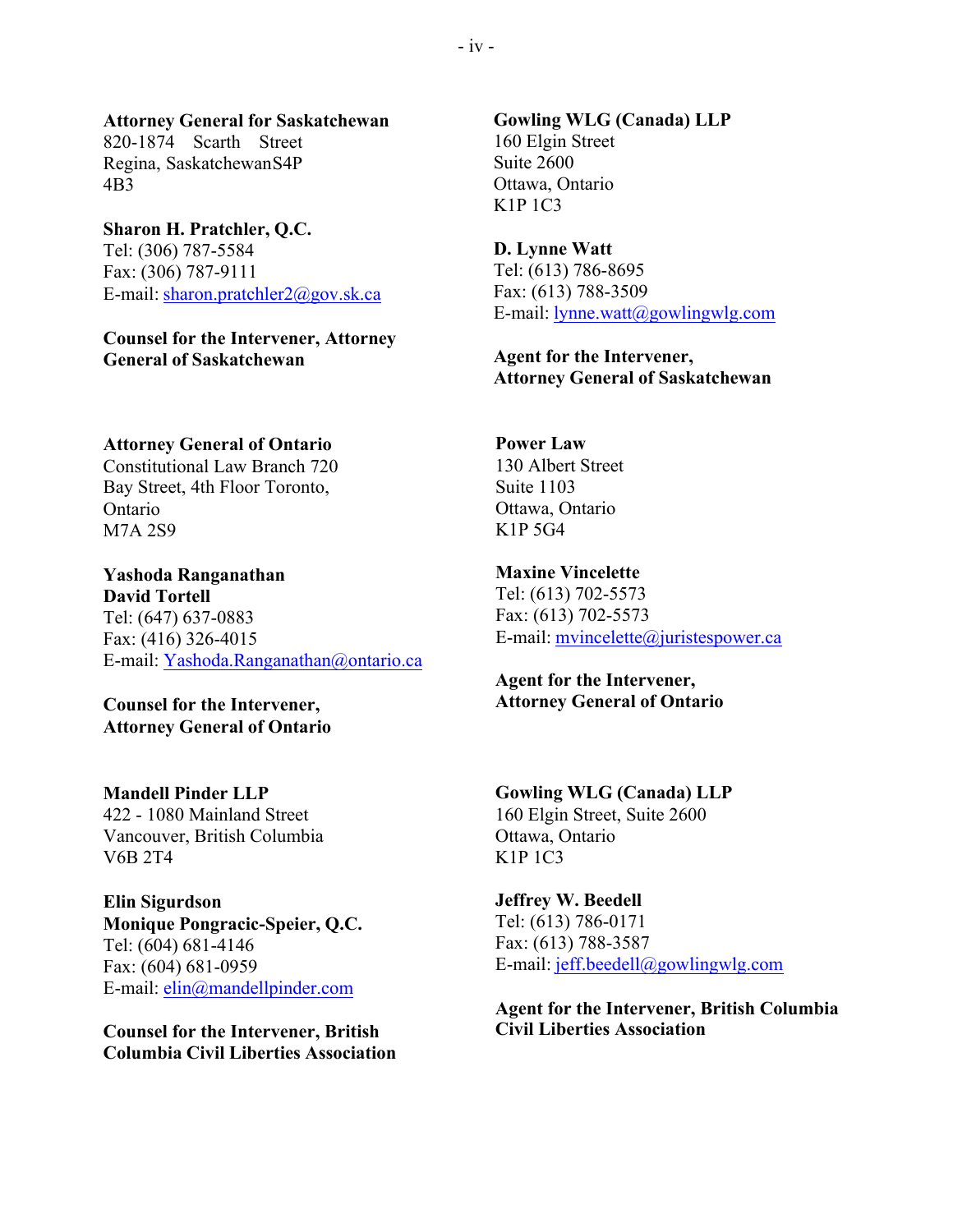**JFK Law Corporation** 340-1122 Mainland Street Vancouver, British Columbia V6B 5L1

## **Tim Dickson Jason**

**Harman** Tel: (604) 687-0549 Fax: (607) 687-2696 E-mail: tdickson@jfklaw.ca

**Counsel for the Intervener, West Coast Legal Education and Action Fund**

**Ecojustice Canada Society** 390 - 425 Carrall Street Vancouver, British ColumbiaV6B 6E3

**Kegan Pepper-Smith Daniel Cheater** Tel: (604) 685-5618 Fax: (604) 685-7813 E-mail: kpsmith@ecojustice.ca

**Counsel for the Intervener, Ecojustice Canada Society**

**Allen/McMillan Litigation Counsel**

1625 -1185 West Georgia Street Vancouver, British Columbia V6E 4E6

**Greg J. Allen Nojan Kamoosi** Tel: (604) 628-3982 Fax: (604) 628-3832 E-mail: greg@amlc.ca

**Counsel for the Intervener, West Coast Prison Justice Society**

**Gowling WLG (Canada) LLP** 160 Elgin Street, Suite 2600 Ottawa, Ontario K1P 1C3

**Jeffrey W. Beedell** Tel: (613) 786-0171 Fax: (613) 788-3587 E-mail: jeff.beedell@gowlingwlg.com

**Agent for the Intervener, West Coast Legal Education and Action Fund**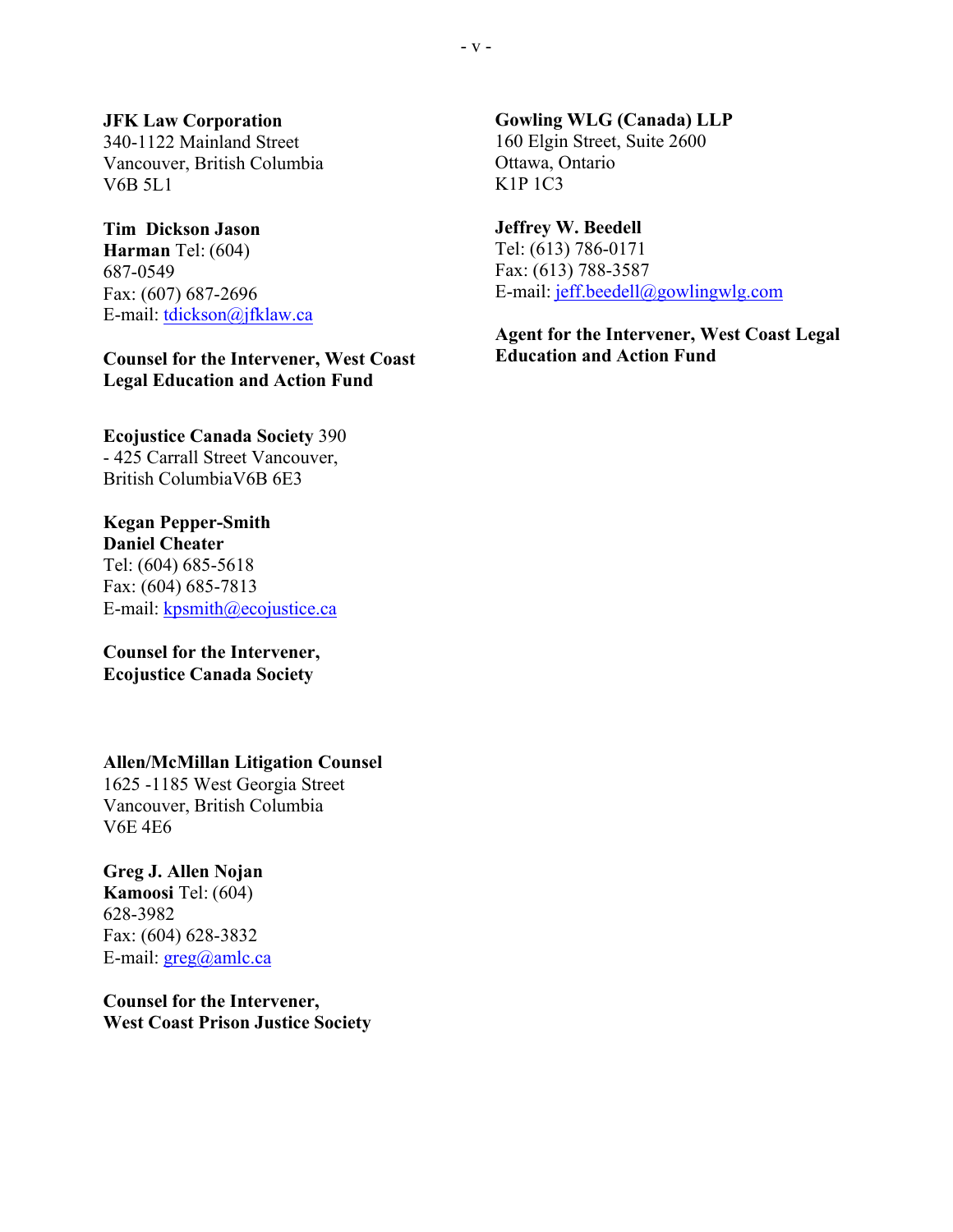**Torys LLP** 79 Wellington St. West Suite 3000, Box 270, TD South Tower Toronto, Ontario M5K 1N2

**Andrew Bernstein Emily Sherkey** Tel: (416) 865-7678 Fax: (416) 865-7380 E-mail: abernstein@torys.com

**Counsel for the Intervener, Canadian Civil Liberties Association**

#### **ARCH Disability Law Centre** 55

University Avenue, 15th Floor Toronto, Ontario M5J 2H7

**Mariam Shanouda Jessica De Marinis**

Tel: (416) 482-8255 Ext: 2224 Fax: (416) 482-2981 E-mail: shanoum@lao.on.ca

**Counsel for the Intervener, Advocacy Centre for Tenants Ontario, ARCH Disability Law Centre, Canadian Environmental Law Association, Chinese and Southeast Asian Legal Clinic, HIV & Aids Legal Clinic Ontario, and South Asian Legal Clinic Ontario**

78 Queen's Park Crescent 45 O'Connor Street Toronto, Ontario Suite 1500 M5S 2C5 Ottawa, Ontario

**Cheryl Milne Kent Roach Matthew Halpin** Tel: (416) 978-0092<br>
Fax: (416) 978-8894<br>
Fax: (613) 230-5459 Fax: (416) 978-8894 E-mail: cheryl.milne@utoronto.ca E-mail:

**Supreme Advocacy LLP** 100 - 340 Gilmour Street Ottawa, Ontario K2P 0R3

**Eugene Meehan, Q.C.** Tel: (613) 695-8855 Ext: 101 Fax: (613) 695-8580 E-mail: emeehan@supremeadvocacy.ca

**Agent for the Intervener, Canadian Civil Liberties Association**

#### **Borden Ladner Gervais LLP**

World Exchange Plaza 100 Queen Street, suite 1300 Ottawa, Ontario K1P 1J9

**Nadia Effendi**

Tel: (613) 787-3562 Fax: (613) 230-8842 E-mail: neffendi@blg.com

**Agent for the Intervener, Advocacy Centre for Tenants Ontario, ARCH Disability Law Centre, Canadian Environmental Law Association, Chinese and Southeast Asian Legal Clinic, HIV & Aids Legal Clinic Ontario, and South Asian Legal Clinic Ontario**

**University of Toronto Norton Rose Fulbright Canada LLP** K1P 1A4

matthew.halpin@nortonrosefulbright.com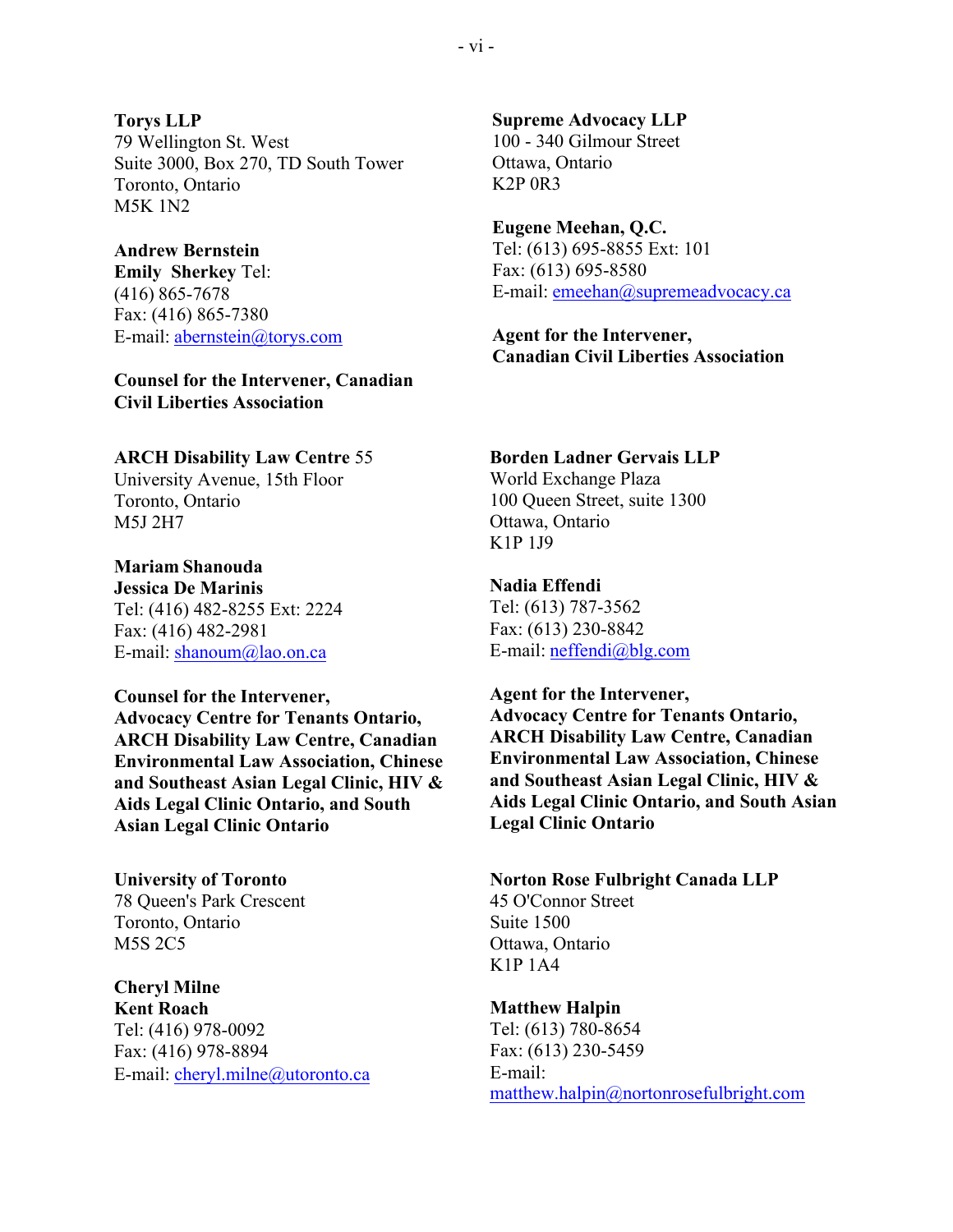**Counsel for the Interveners, David Asper Centre for Constitutional Rights Agent for the Interveners, David Asper**

**Corporation** 45 O'Connor Street 2100 - 1040 West Georgia Street Suite 1500 Vancouver, British Columbia **Ottawa, Ontario**  $V6E 4H1$  K1P 1A4

**Ryan D.W. Dalziel, Q.C. Matthew Halpin Aubin P. Calvert** Tel: (613) 780-8654 Tel: (604) 891-2400 Fax: (613) 230-5459 Fax: (604) 647-4554 E-mail: E-mail: rdalziel@litigationchambers.com matthew.halpin@nortonrosefulbright.com

**Counsel for the Intervener, Trial Lawyers Association of British Columbia**

## **National Council of Canadian Muslims**

300 - 116 Albert Street Ottawa, Ontario K1P 5G3

#### **Sameha Omer**

Tel: (613) 254-9704 Ext: 224 Fax: (613) 701-4062 E-mail: somer@nccm.ca

**Counsel for the Intervener, National Council of Canadian Muslims**

**Centre for Constitutional Rights**

#### **Hunter Litigation Chambers Law Norton Rose Fulbright Canada LLP**

**Agent for the Intervener, Trial Lawyers Association of British Columbia**

## **Supreme Advocacy LLP** 100- 340 Gilmour Street Ottawa, Ontario K2P 0R3

**Marie-France Major** Tel: (613) 695-8855 Ext: 102 Fax: (613) 695-8580 E-mail: mfmajor@supremeadvocacy.ca

**Agent for the Intervener, National Council of Canadian Muslims**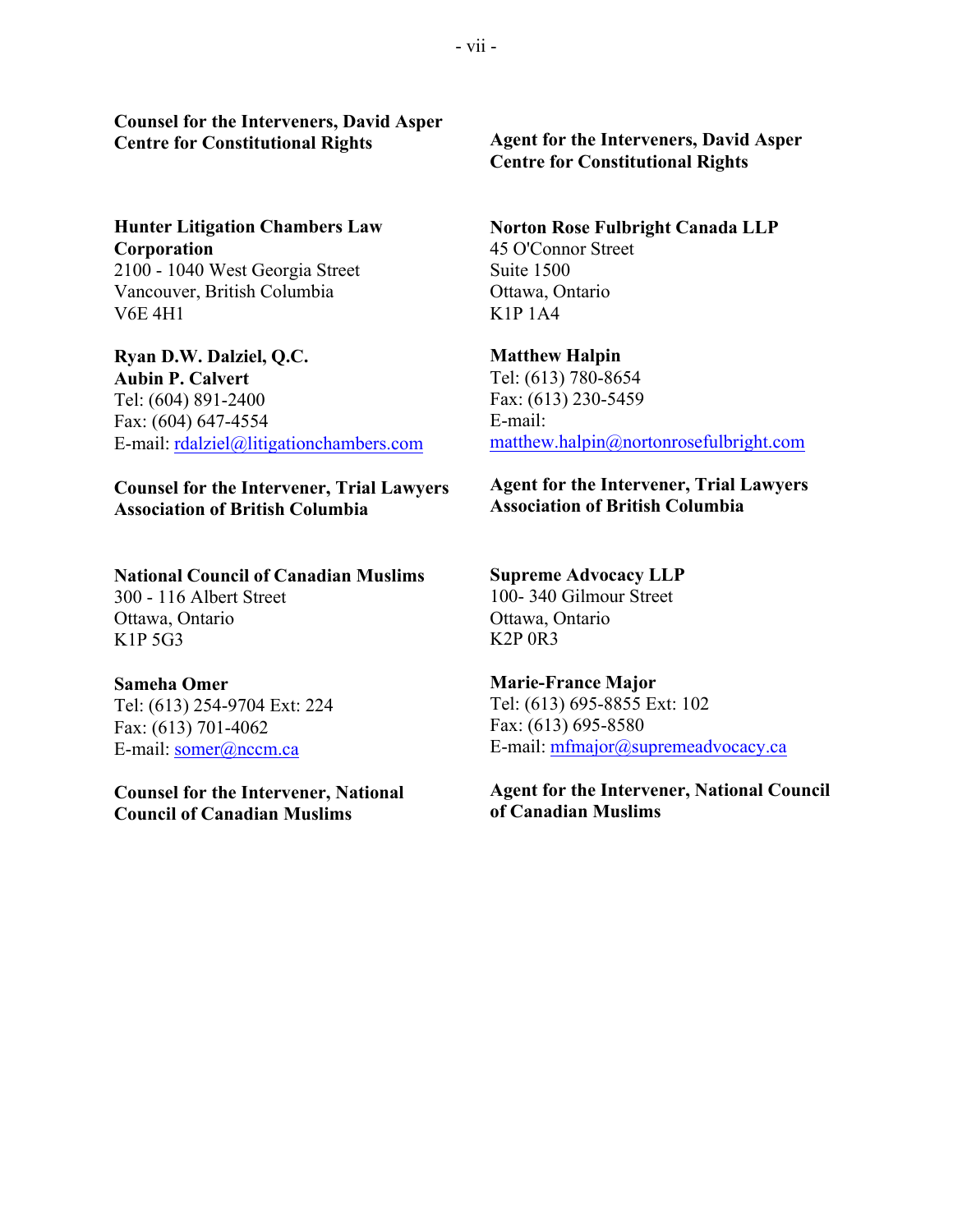### **Mental Health Legal Committee**

250 Younge Street Suite 2201 Toronto, Ontario M5B 2L7

### **Karen R. Spector Kelley Bryan C. Tess Sheldon**

Tel: (416) 995-3477 Fax: (416) 855-9745 E-mail: spectork@gmail.com

## **Counsel for the Intervener, Mental Health Legal Committe**

## **Legal Aid Ontario**

Refugee Law Office 20 Dundas Street West Toronto, Ontario M5G 2H1

# **Anthony Navaneelan**

**Naseem Mithoowani** Tel: (416) 977-8111 Ext: 7181 Fax: (416) 977-5567 E-mail: navanea@lao.on.ca

## **Counsel for the Intervener, Canadian Association of Refugee Lawyers**

222 Bay Street, Suite 3000 45 O'Connor Street P.O. Box 53 Suite 1500 Toronto, Ontario Ottawa, Ontario  $M5K 1E7$  K1P 1A4

Tel: (416) 216-2424 Tel: (613) 780-8654 Fax: (416) 216-3930 Fax: (613) 230-5459 E-mail: E-mail:

## **Raven, Cameron, Ballantyne & Yazbeck LLP/s.r.l.** 1600-220 Laurier Avenue West Ottawa, ON K1P 5Z9

## **James Cameron**

Tel: (613) 567-2901 Fax: (613) 567-2921 E-mail: jcameron@ravenlaw.com

## **Agent for the Intervener, Mental Health Legal Committee**

## **Norton Rose Fulbright Canada LLP Norton Rose Fulbright Canada LLP**

## **Fahad** Siddiqui **Matthew** Halpin

fahad.siddiqui@nortonrosefulbright.com matthew.halpin@nortonrosefulbright.com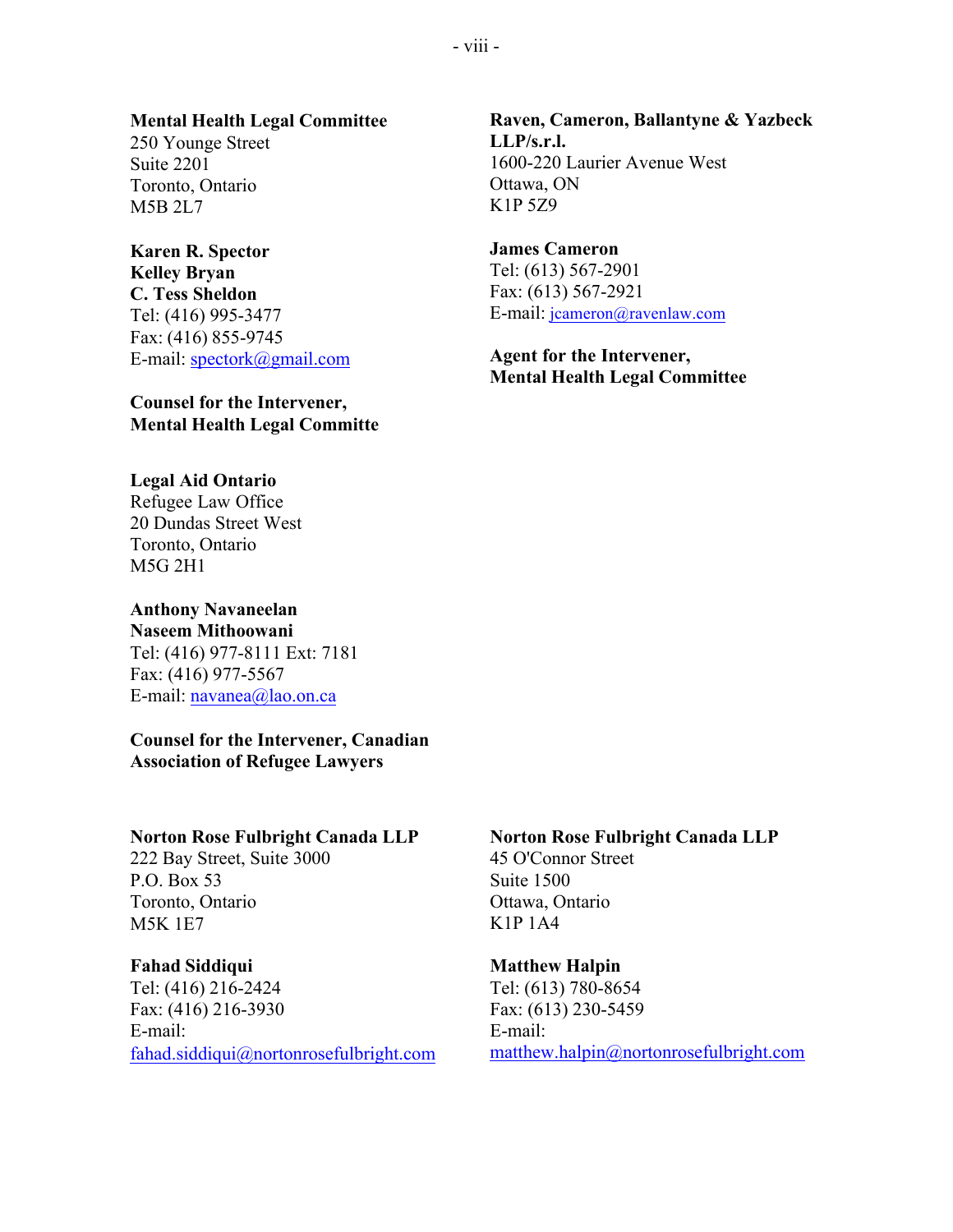**Counsel for the Intervener, Federation of Asian Canadian Lawyers and Canadian Muslim Lawyers Association Alison M. Latimer Power Law** Barrister & Solicitor 130 Albert Street 1200 - 1111 Melville Street Suite 1103 Vancouver, British Columbia **Ottawa**, Ontario V6E 3V6 K1P 5G4

Tel: (778) 847-7324 E-mail: alison@alatimer.ca

**Counsel for the Intervener, John Howard** E-mail: DBosse@juristespower.ca **Society of Canada and Queen's Prison Law Clinic Agent for the Intervener, John Howard**

**Animal Justice Power Law** 720 Bathurst Street 130 Albert Street Toronto, Ontario Suite 1103 M5S 2R4 Ottawa, Ontario

**Kaitlyn Mitchell Scott Tinney Maxine Vincelette** Tel: (647) 746-8702 Tel: (613) 702-5573 E-mail: kmitchell@animaljustice.ca Fax: (613) 702-5573

**Counsel for the Intervener, Animal Justice**

**Public Interest Law Centre Power Law** 100 - 287 Broadway 130 Albert Street Winnipeg, Manitoba Suite 1103

**Joëlle Pastora Sala Chimwemwe Undi Darius Bossé Natalie Copps** Tel: (613) 702-5566 Tel: (204) 985-9735 Fax: (613) 702-5566 E-mail: jopas@pilc.mb.ca

**Agent for the Intervener, Federation of Asian Canadian Lawyers and Canadian Muslim Lawyers Association**

**Darius Bossé** Tel: (613) 702-5566 Fax: (613) 702-5566

**Society of Canada and Queen's Prison Law Clinic**

K1P 5G4

E-mail: mvincelette@juristespower.ca

### **Agent for the Intervener, Animal Justice**

R3C 0R9 Ottawa, Ontario K1P 5G4

Fax: (204) 985-8544 E-mail: DBosse@juristespower.ca

**Agent for Canadian Mental Health**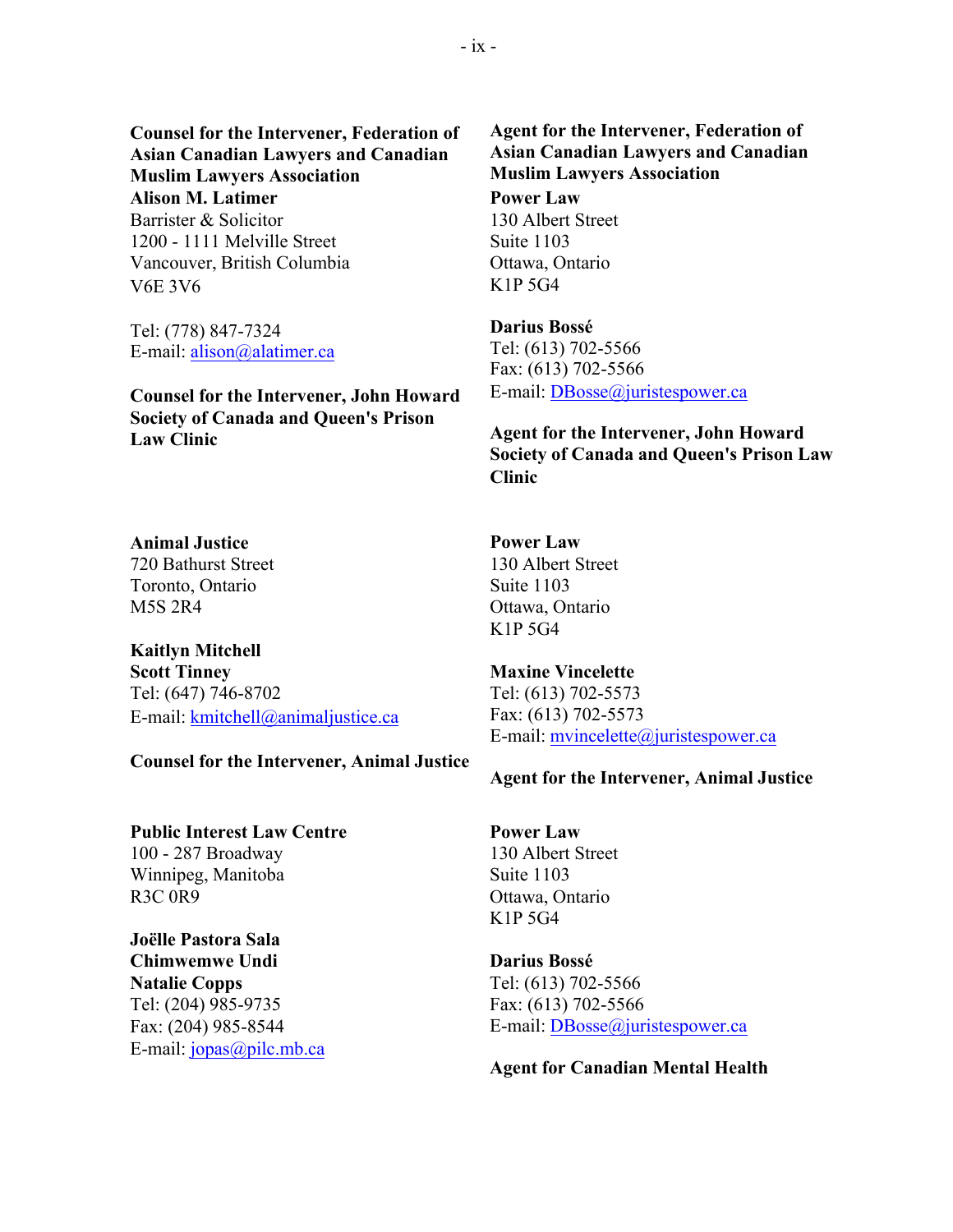**Counsel for Canadian Mental Health Association (National), Canada Without Poverty, Aboriginal Council of Winnipeg Inc. and End Homelessness Winnipeg Inc.**

# **Osler, Hoskin & Harcourt LLP Osler, Hoskin & Harcourt LLP**

P.O. Box 50, 1 First Canadian Place Suite 1900 Toronto, Ontario 340 Albert Street M5X 1B8 Ottawa, Ontario

**Mark Sheeley** Tel: (416) 862-6791<br>
Fax: (416) 862-6666 Fax: (613) 235-2867 Fax: (416) 862-6666 E-mail: msheeley@osler.com E-mail: glangen@osler.com

**Counsel for the Intervener, Canadian Constitution Foundation**

**Association (National), Canada Without Poverty, Aboriginal Council of Winnipeg Inc. and End Homelessness Winnipeg Inc.**

K1R 7Y6

## **Lipi Mishra Geoffrey Langen**

## **Agent for the Intervener, Canadian Constitution Foundation**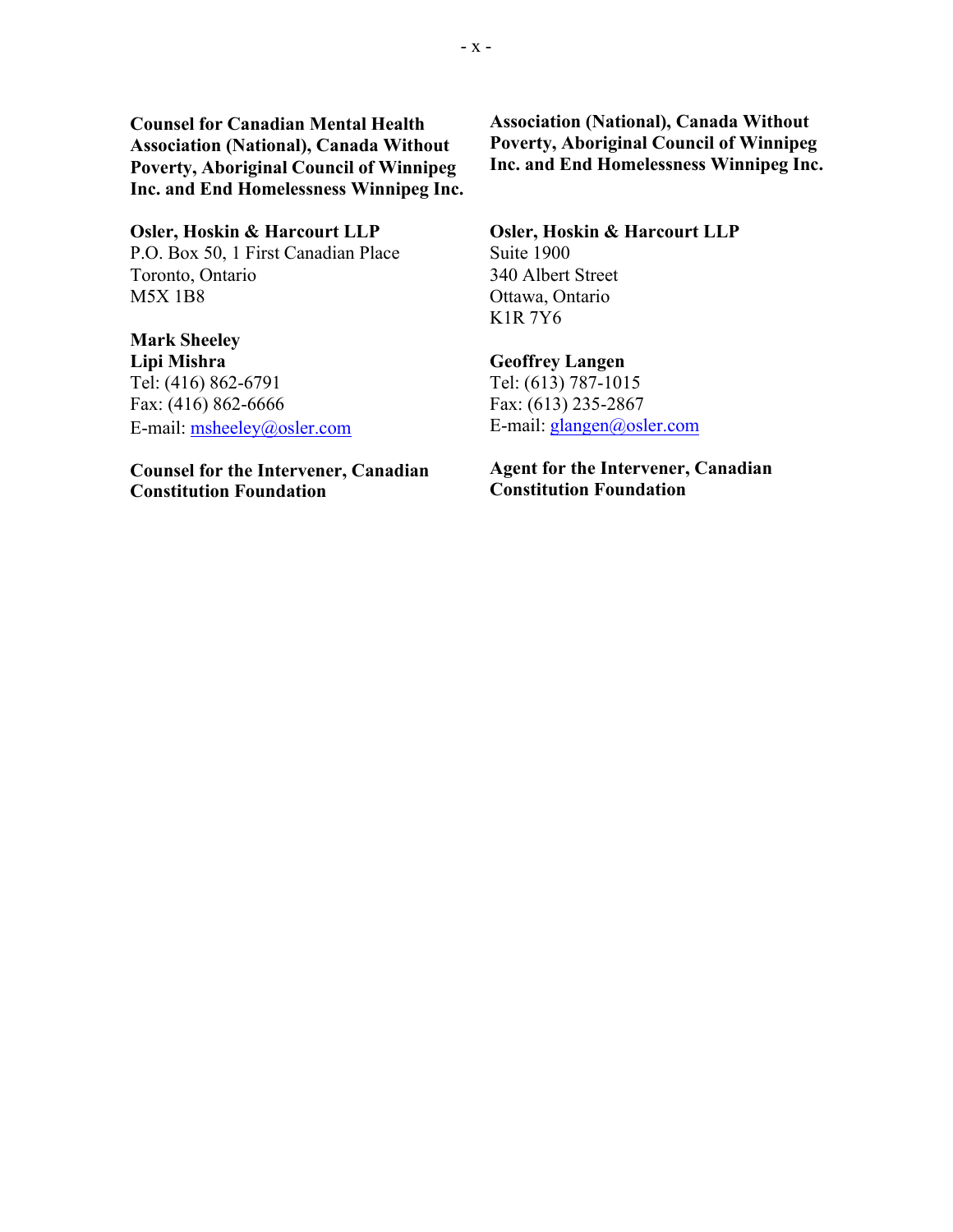# **TABLE OF CONTENTS**

| B. The public interest standing test should be interpreted broadly and liberally7                 |
|---------------------------------------------------------------------------------------------------|
| C. There should be no presumptive preference for individual claims over public interest claims. 9 |
|                                                                                                   |
|                                                                                                   |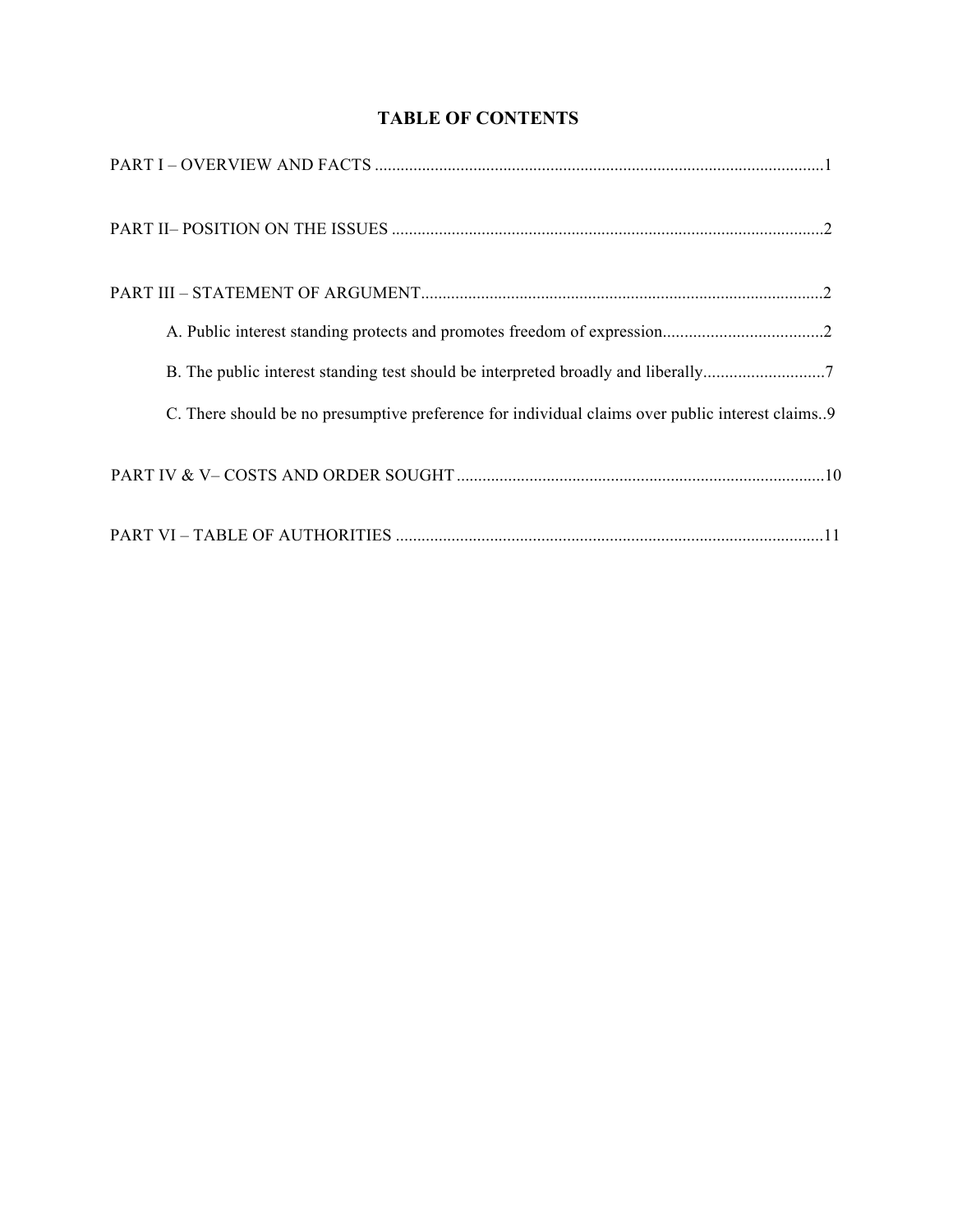## **PART I – OVERVIEW AND FACTS**

- 1. This Court has frequently affirmed that there is no hierarchy of *Charter* protections. Rights and freedoms should be interpreted in ways that reinforce rather than compete with one another. This applies not only when analyzing formal *Charter* claims, but also—perhaps, even, especially when employing *Charter* values to interpret non-constitutional questions of law.
- 2. The present appeal raises, and has implications for, at least two key *Charter* values: equality and freedom of expression. Although equality and freedom of expression share related underlying rationales and goals, all too often they have been pitted against one another in *Charter* rights adjudication. This appeal presents an opportunity for the Court to develop a harmonized jurisprudence of freedom of expression and equality, mutually reinforced, in the service of access to justice.
- 3. Courts do not exist solely for dispute resolution between private individuals. Courts also perform an important public role "for the resolution of disputes between the citizens and the state in all its manifestations. The more complex society becomes, the more important becomes the function of the courts."<sup>1</sup> Consequently, the value of public interest litigation and, by extension, of public interest standing, increases as society evolves. With greater civic engagement comes a greater need to ensure access to justice.
- 4. Access to justice is concerned with more than access to courts. It also encompasses access to legal representation and the availability of a fair legal process, which ensures, among other things, the right to speak, to see, to be heard, and to know the reasons behind decisions affecting one's interests. All these elements of access to justice reflect or serve expressive freedom interests. For this reason, CFE respectfully urges the Court to adopt a freedom of expression lens in analyzing the issues on appeal. In particular, CFE asks the Court to consider freedom of expression as directly relevant to the question of how to reasonably balance access to justice with judicial economy.

<sup>1</sup> *Edmonton Journal v Alberta (AG)* [\[1989\] 2 SCR 1236](https://www.canlii.org/en/ca/scc/doc/1989/1989canlii20/1989canlii20.pdf) at 1337 **[Edmonton Journal]**.

<sup>2</sup> *Council of Canadians with Disabilities v British Columbia (AG)*, [2020 BCCA 241](https://www.canlii.org/en/bc/bcca/doc/2020/2020bcca241/2020bcca241.html?autocompleteStr=2020 BCCA 241&autocompletePos=1) at para 73.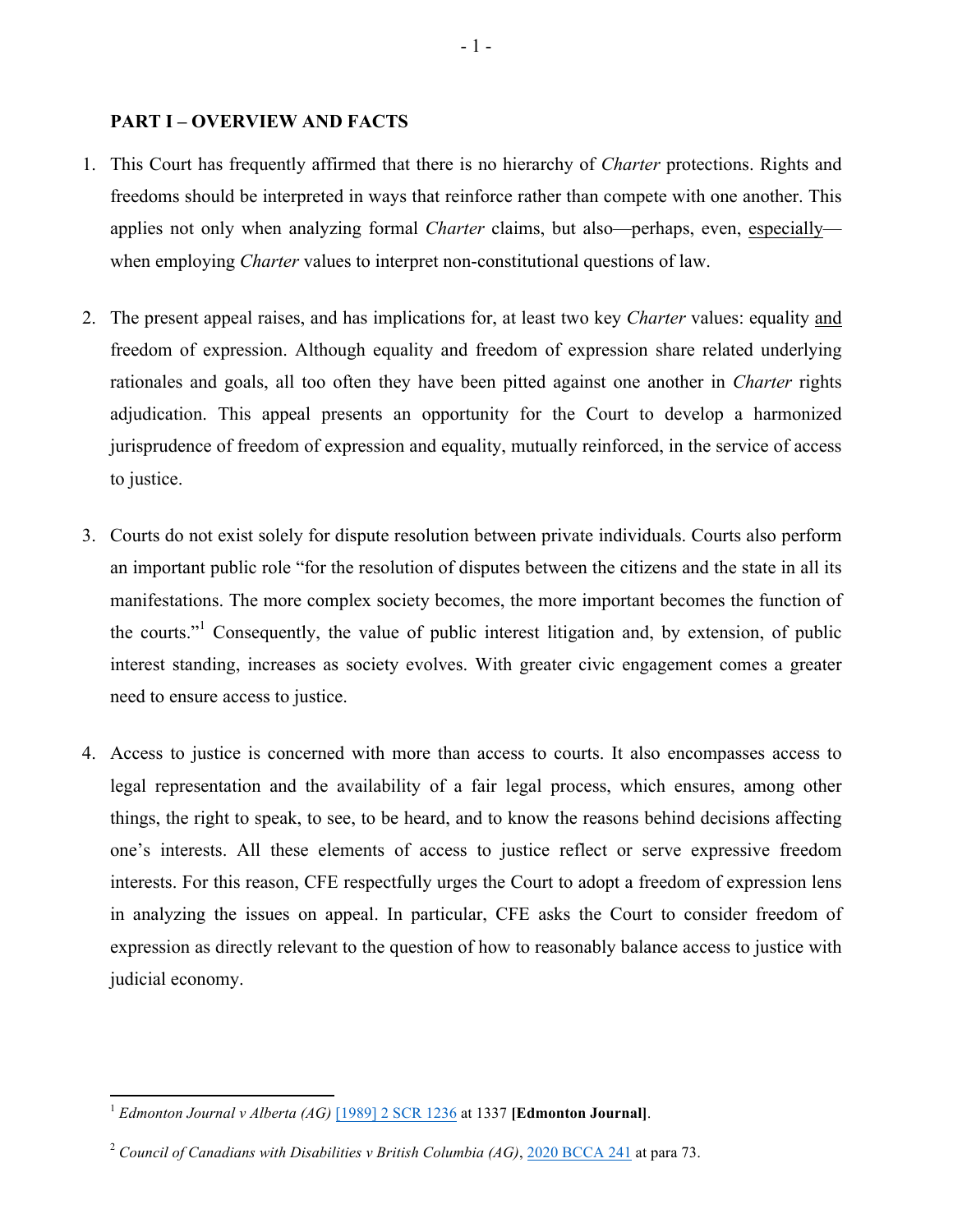## **PART II– POSITION ON THE ISSUES**

- 5. CFE's interest in this appeal is to urge the Court to uphold the judgment of the court below,<sup>2</sup> and preserve the "flexible", "generous" and "purposive" test for public interest standing outlined in *Downtown Eastside*. 3
- 6. CFE makes three submissions:
	- a. Public interest standing protects and promotes freedom of expression by facilitating the public's right to speak, to know, to hear, and to participate in the practise of democracy, which are constituent elements of freedom of expression;
	- b. The test for public interest standing should be given a broad and liberal interpretation especially when a claim pertains to state action and the protection of fundamental rights and freedoms, given weak internal mechanisms to ensure constitutional legality; and
	- c. There should be no presumptive preference for individual claims over public interest claims under the third stage of the governing test.

## **PART III – STATEMENT OF ARGUMENT**

## **A. Public interest standing protects and promotes freedom of expression**

## **(i) Freedom of expression is a fundamental right and value in Canadian society**

7. This Court has, for more than 30 years, accepted that there are "three core rationales, or purposes" for freedom of expression: the preservation of individual self-realization; the advancement of knowledge; and the promotion of democracy.<sup>4</sup> In the context of this case, all three rationales are relevant. Public interest litigation, together with public interest standing, facilitates individual expression; advances knowledge; and promotes democracy.

<sup>&</sup>lt;sup>2</sup> Council of Canadians with Disabilities v British Columbia (AG), <u>2020 BCCA 241</u> at para 73.<br><sup>3</sup> Canada (AG) v Downtown Eastside Sex Workers United Against Violence Society, [2012 SCC 45](https://www.canlii.org/en/ca/scc/doc/2012/2012scc45/2012scc45.html?autocompleteStr=downtown&autocompletePos=1) at paras 36-37

<sup>[</sup>**Downtown Eastside]**. 4 *Grant v Torstar Corp*., [2009 SCC 61](https://www.canlii.org/en/ca/scc/doc/2009/2009scc61/2009scc61.html) at para 47 **[Grant]** citing *Irwin Toy Ltd. v Quebec (Attorney General)* [1989]

[<sup>1</sup> SCR 927](https://www.canlii.org/en/ca/scc/doc/1989/1989canlii87/1989canlii87.pdf) at 976 **[Irwin Toy]**.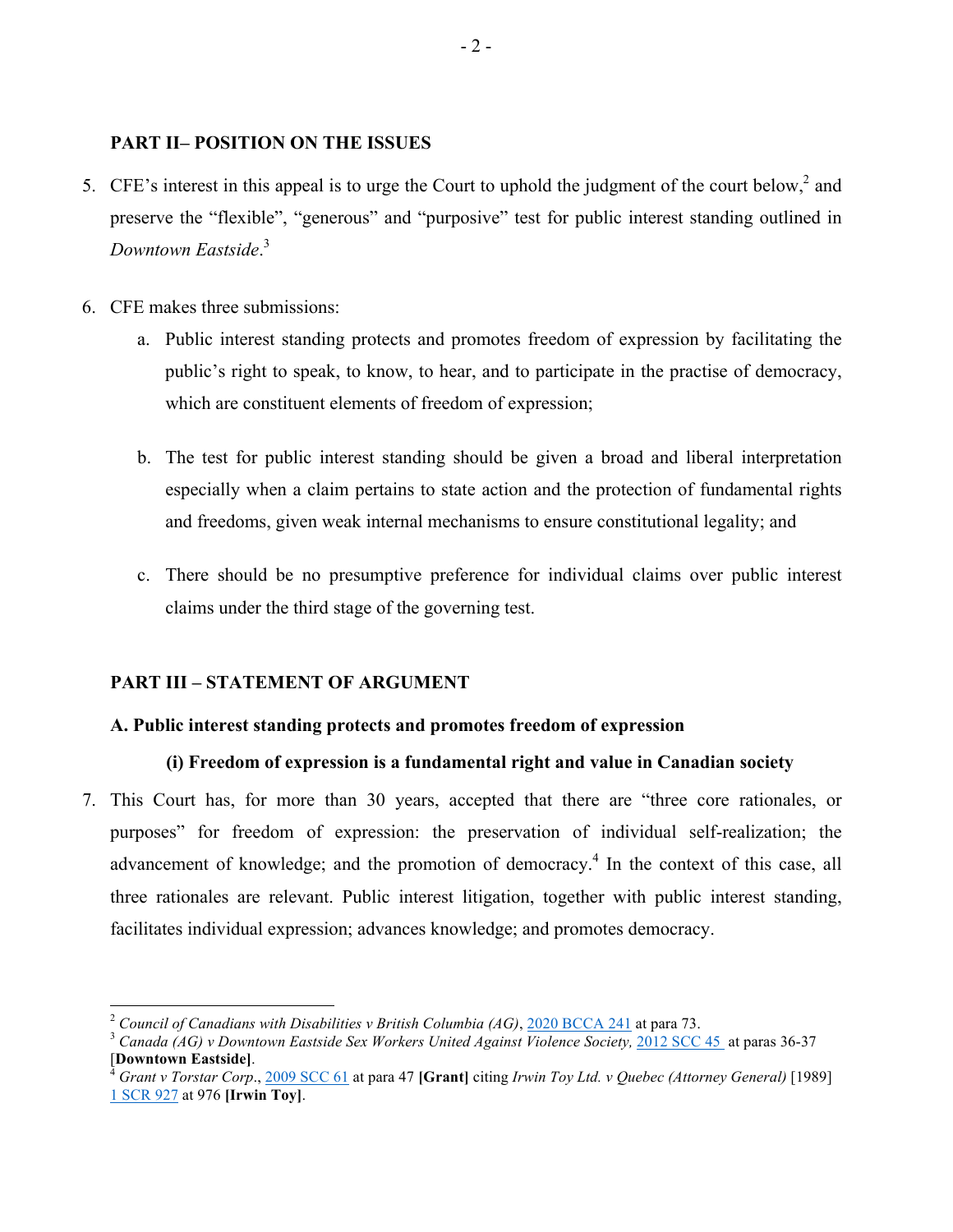- 8. The commitment to protecting free expression has long been entrenched in Canada's legal and political systems. The positive right to freedom of expression is guaranteed under section 2(b) of the *Charter*. 5 Freedom of expression also operates as a constitutional value and operating norm in the application of public policy and rules. $<sup>6</sup>$  Freedom of expression is a cornerstone right because</sup> "without freedom to comment and criticize, other fundamental rights and freedoms may be subverted by the state."<sup>7</sup>
- 9. The importance that this Court has placed on free expression stems from its central purpose in cultivating and protecting the democratic fabric of society. Without freedom of expression, the public loses the "free flow of ideas essential to political democracy and the functioning of democratic institutions".<sup>8</sup> Indeed, "the ability to express oneself and engage in the interchange of ideas fosters a pluralistic and healthy democracy by generating fruitful public discourse and corresponding public participation in civil society."9
- 10. The value of freedom of expression is seen throughout society, not just in politics. It is therefore important to extend freedom of expression to:

… any area of debate where truth is sought through the exchange of information and ideas. Information is disseminated and propositions debated. In the course of debate, misconceptions and errors are exposed. What withstands testing emerges as truth  $10$ 

11. Not only does robust freedom of expression help foster "a more relevant, vibrant and progressive society", $11$  but it also helps the public to "put forward opinions about the functioning of public institutions<sup>"12</sup>

## **(ii) Public interest litigation is a form of expression and a means to advance freedom of expression**

<sup>5</sup> Canadian Charter of Rights and Freedoms, The Constitution Act 1982, being Schedule B to the Canada Act 1982 (UK), 1982, c. 11, s. 2(b).<br><sup>6</sup> *R.W.D.S.U., Local 558 v Pepsi-Cola Canada Beverages (West) Ltd., [2002 SCC 8,](https://www.canlii.org/en/ca/scc/doc/2002/2002scc8/2002scc8.html?autocompleteStr=R.W.D.S.U.%2C Local 558 v. Pepsi-Cola Canada Beverages (West) Ltd&autocompletePos=1) para 18. See also: <i>Doré v* 

*Barreau du Québec,* 2012 SCC 12 at para 59.<br>
<sup>7</sup> R v Keegstra [1990] <u>3 SCR 697</u>, McLachlin J. dissenting, at 802-803 [Keegstra].<br>
<sup>8</sup> Keegstra, McLachlin J dissenting, at 802.<br>
<sup>9</sup> *I704604 Ontario Ltd. v Pointes Protec*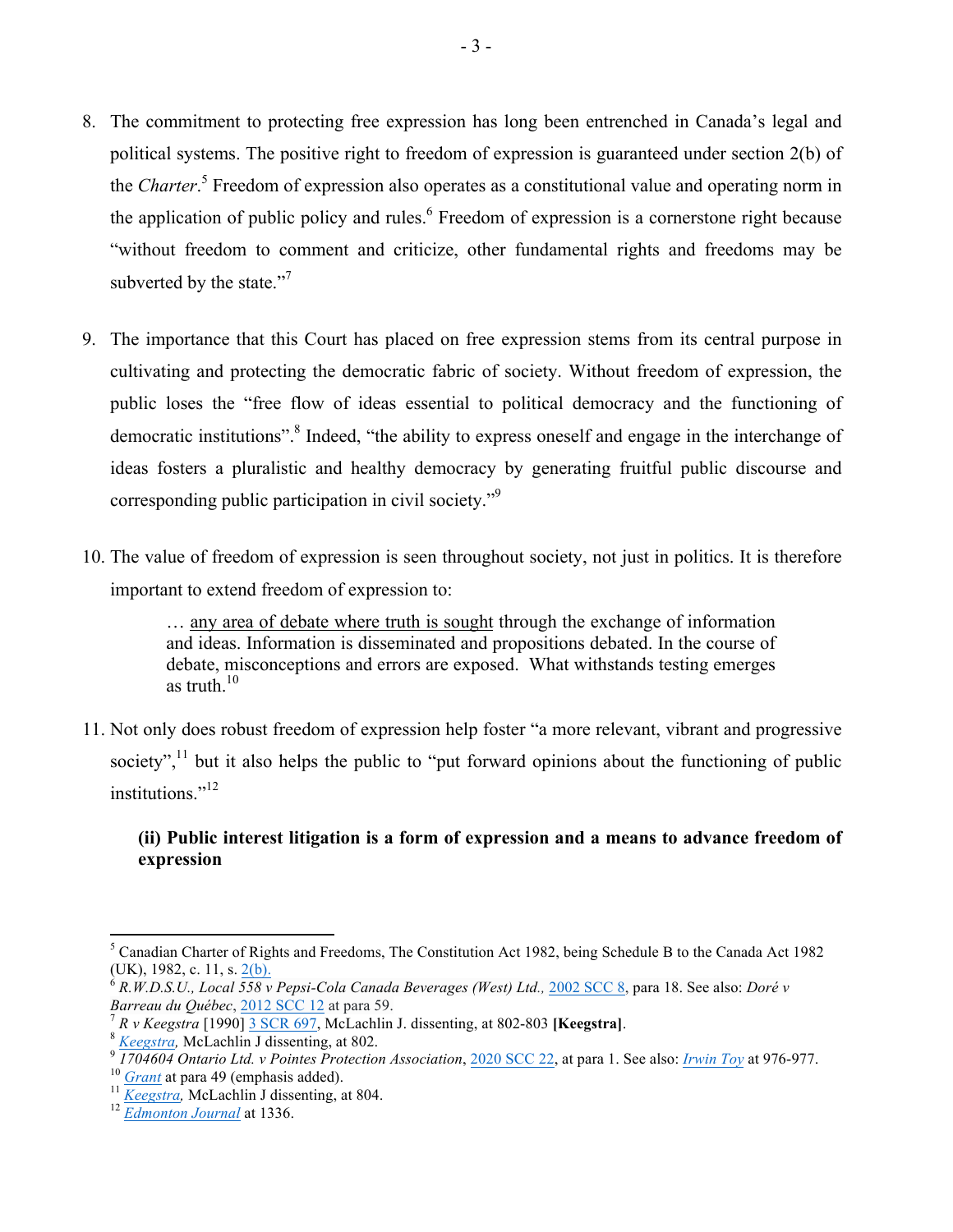- 12. The courts are one of Canada's most important public institutions. Courts serve a dual function, as an institutional *pillar* of Canadian democracy and an institutional *lever* for public accountability. The availability of a reliable forum for adjudication that gives individuals a site in which to be heard helps make legal rights feel real.
- 13. Access to adjudication also provides a platform for individuals and groups who do not have access to other comparable platforms to publicly communicate social and political critique. Litigating public interest issues can be an important expressive act for aggrieved or dissenting members of the public. In the absence of public interest litigation, such individuals and groups may have few options to be heard and responded to by public authorities.
- 14. In theory, the courts are open to any member of the public who wishes to engage the state in litigation about matters of personal and public importance. Practically speaking, access to public interest litigation is severely curtailed by a complex set of barriers and limitations, including time, cost, personal stamina, and reputational risk. All of these barriers are mitigated when the litigant is not an individual. Public interest organizations thus serve as essential representative voices, or proxies, for the communities they serve. For this reason, the doctrine of public interest standing has been recognized as a necessary part of helping ensure that important issues reach adjudication, which in turn promotes access to justice.

### **(iii) Expressive freedom and equality are mutually reinforcing** *Charter* **values**

- 15. The question of whether a court should exercise its discretion to grant standing to a party seeking to be a public interest litigant implicates inseparable questions about the *Charter* values of equality and expressive freedom. Although section 2(b) of the *Charter* is not expressly at issue in this appeal, freedom of expression as a constitutional right and value is engaged, to the extent that public interest standing is bolstered by both equality and freedom of expression considerations.
- 16. Courts exercising their discretion to grant public interest standing should consider whether granting standing will facilitate an airing of grievances, the making of plausible allegations, the examination of evidence and testing of witnesses, and the advancement of a credible argument about the state's legal duties. Courts must ask: Is the proposed case going to serve the aims of public accountability and transparency, the public's right to know, and the search for the truth? If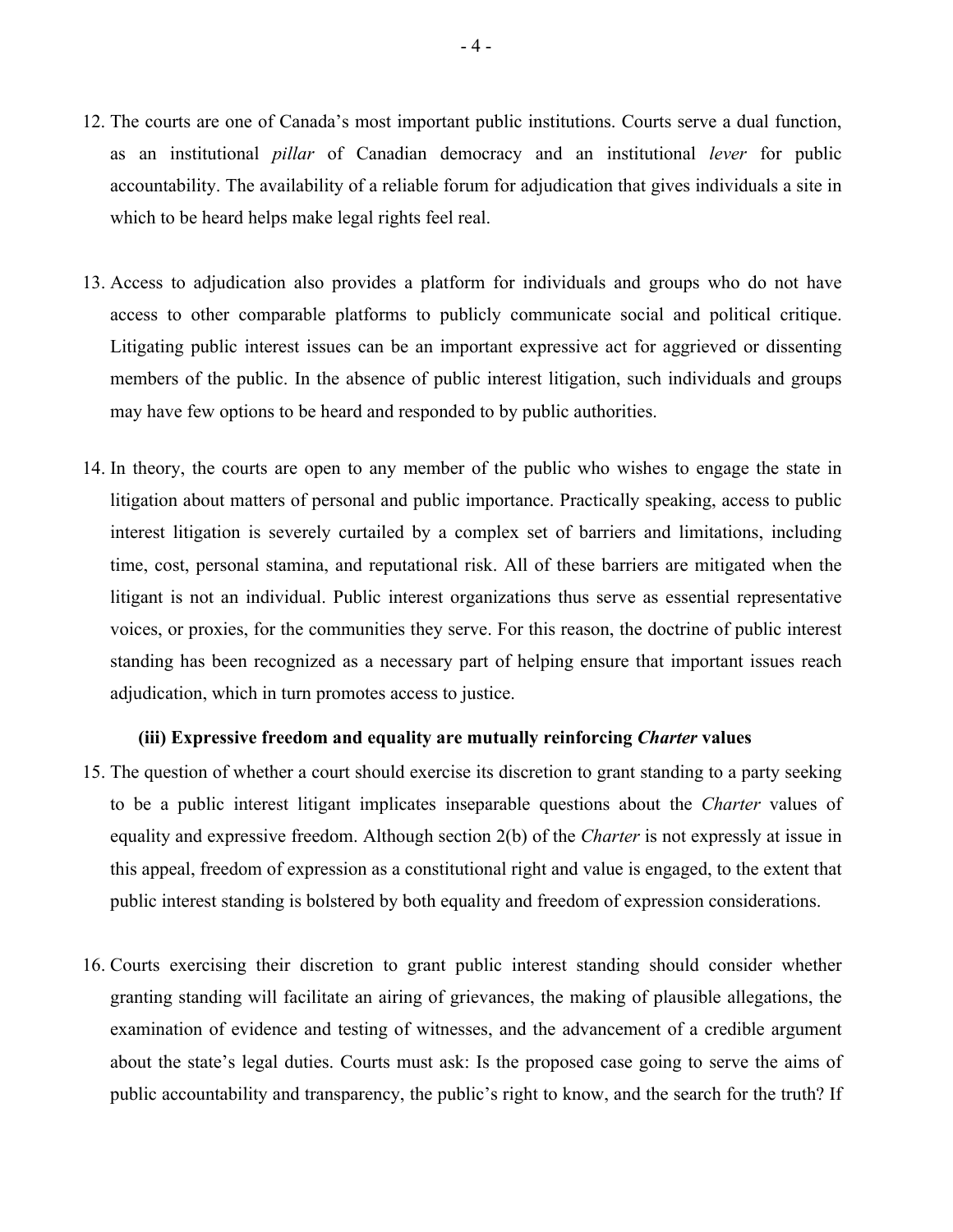so, the *Charter* value of freedom of expression will militate in favour of granting public interest standing.

- 17. This Court has always given freedom of expression a broad and liberal interpretation.<sup>13</sup> The ability for individuals to engage the courts on matters of fundamental interest is essential for the "proper functioning of democratic governance".<sup>14</sup> This is because cases that individuals bring to courts which have a public interest dimension facilitate the constitutional "dialogue" between branches of government that is so critical to the functioning of a healthy democracy. Where individuals do not have the means to advance public interest litigation, the public loses. In contrast, the public stands to benefits when a third-party steps-up to seek public interest standing.
- 18. While democratic dialogue is what makes public interest litigation so important, not everyone has equal access to engage in public interest litigation. Those seeking justice for constitutional and human rights violations are often among society's most vulnerable individuals and groups. For this reason, concern about equality leads to recognizing that the free market will not ensure access to justice. If affected individuals themselves are not able to challenge the laws that adversely impact them, that does not diminish the public interest in having such matters heard and decided.
- 19. The principle of legality—that is, the notion that "state action should conform to the Constitution…and that there must be practical and effective ways to challenge the legality of state action"—is the foundation of public interest standing.<sup>15</sup> The principle of legality highlights the direct link between litigation as a process and litigation as a tool, and the ability for the public to hold governments accountable and express their criticisms of law and state action.
- 20. The inability of large numbers of people to access courts is widely understood as an equality issue, which it is.<sup>16</sup> The principle of equality requires that access to justice be enjoyed on an equal basis. But what does equal access to justice mean in real terms?

<sup>&</sup>lt;sup>13</sup> [Irwin Toy](https://www.canlii.org/en/ca/scc/doc/1989/1989canlii87/1989canlii87.pdf) at 970, 1006, McIntyre J dissenting; *Harper v Canada (AG)*, <u>[2004 SCC 33](https://www.canlii.org/en/ca/scc/doc/2004/2004scc33/2004scc33.html?autocompleteStr=harper&autocompletePos=3)</u> at para 33<br><sup>14</sup> <u>Grant</u> at para 48.<br><sup>15</sup> Downtown Eastside at para 31.<br><sup>16</sup> Doucet-Boudreau v Nova Scotia (Minister of Education),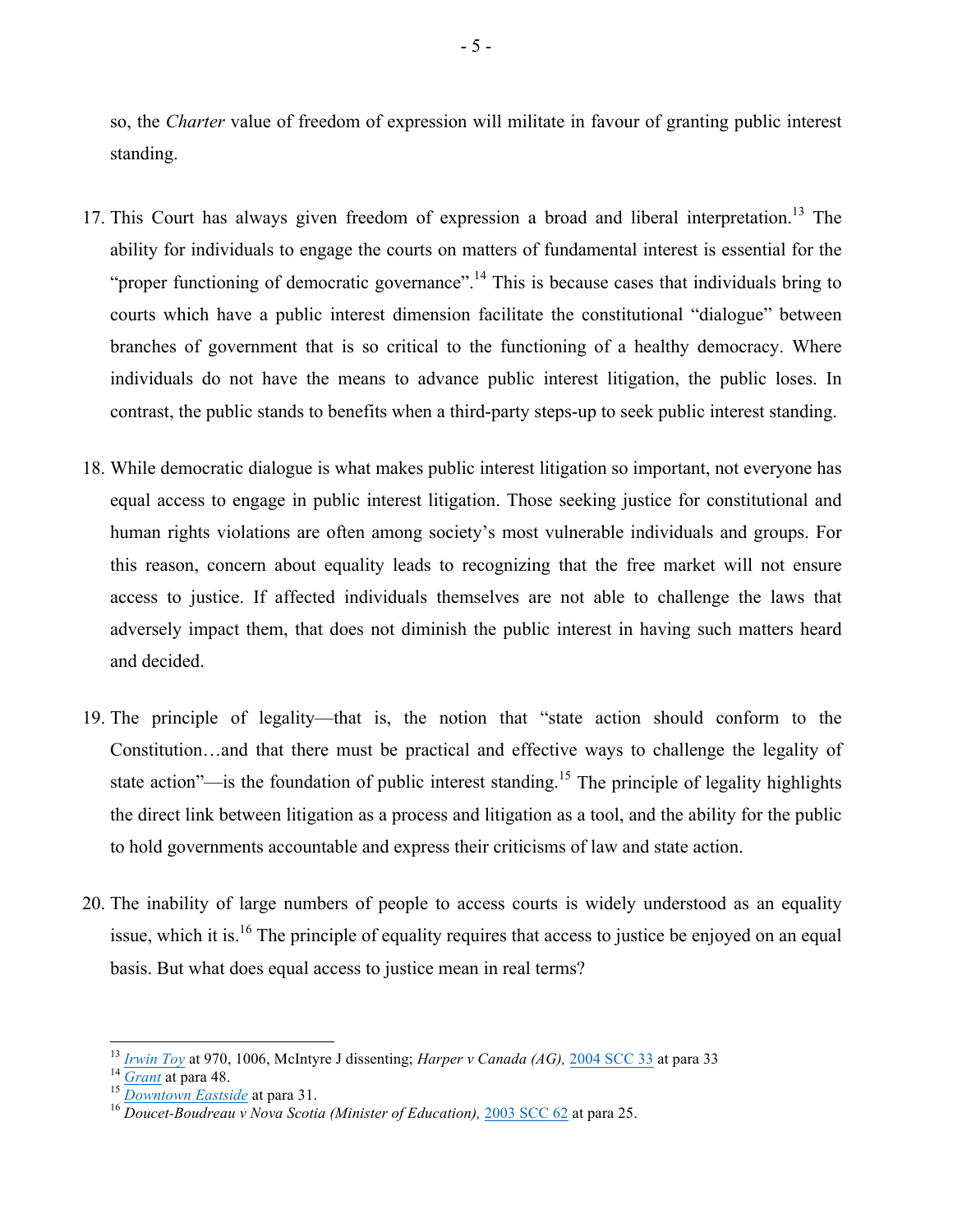- 21. There is no consensus as to what access to justice entails.17 Is it mere access to courts? Access to lawyers? Access to a particular venue or process? To a correct legal outcome or specific remedy? There may be many interests informing the priority of ensuring access to justice. There can be no question that expressive freedom is one such interest.
- 22. Public interest litigation is a mode of oversight in a rule-of-law system in which the government's authority is subject to a form of democratic accountability. Yet, many Canadians do not have the means to engage in legal action against the state on their own. In *Thorson,* this Court held that "it would be strange and, indeed, alarming, if there was no way in which a question of alleged excess of legislative power, a matter traditionally within the scope of the judicial process, could be made the subject of adjudication."<sup>18</sup> Sometimes the only way a matter of public importance is going to reach the courts is by way of public interest standing.
- 23. In describing the importance of the open court principle, this Court has highlighted how public interest litigation is important to facilitating the public's right to know:

The freedom of individuals to discuss information about the institutions of government, their policies and practices, is crucial to any notion of democratic rule. The liberty to criticize and express dissentient views has long been thought to be a safeguard against state tyranny and corruption.<sup>19</sup>

24. Barriers that result in unequal access to the courts operate to limit and distort the exercise of expressive freedoms that are at the heart of a democratic society. This Court has observed that Canadian democracy has endeavoured over time to be more inclusive, but that it has been an uneven process that continues to this day to include women, minorities and indigenous people in the country's democratic fabric.<sup>20</sup> Courts are also now recognizing other barriers, including socio-economic, emotional, and psychological factors, which may create unique hardships for

<sup>&</sup>lt;sup>17</sup> Faisal Bhabha, ["Institutionalizing Access to Justice: Judicial, Legislative and Grassroots Dimensions](https://deliverypdf.ssrn.com/delivery.php?ID=159126001117007121110125076069090112060053059067055000096012070118024087081114125031045016007012016045118122022120102077118114109017029044009096095016100077026115068073060002101100003117010123126089066095094065007112011101107108069007113122014067111020&EXT=pdf&INDEX=TRUE)" (2007) 33 Queens LJ at paras 1, 8-12. 18 *[Downtown Eastside](https://www.canlii.org/en/ca/scc/doc/2012/2012scc45/2012scc45.html?autocompleteStr=downtown&autocompletePos=1)* at para 31 citing *Thorson v Canada (AG)* [1975] [1 SCR 138,](https://www.canlii.org/en/ca/scc/doc/1974/1974canlii6/1974canlii6.pdf) at 145 **[Thorson]**. (emphasis

added).<br><sup>19</sup> Canadian Broadcasting Corp. v New Brunswick (Attorney General) [1996] 3 SCR 480 at para 18.

<sup>&</sup>lt;sup>20</sup> Reference Re Secession of Quebec, [1998] [2 SCR 217](https://www.canlii.org/en/ca/scc/doc/1998/1998canlii793/1998canlii793.html?autocompleteStr=reference re&autocompletePos=3) at para 63; Reference Re Provincial Electoral Boundaries *(Sask.)* [1991] [2 SCR 158](https://www.canlii.org/en/ca/scc/doc/1991/1991canlii61/1991canlii61.pdf) at 186.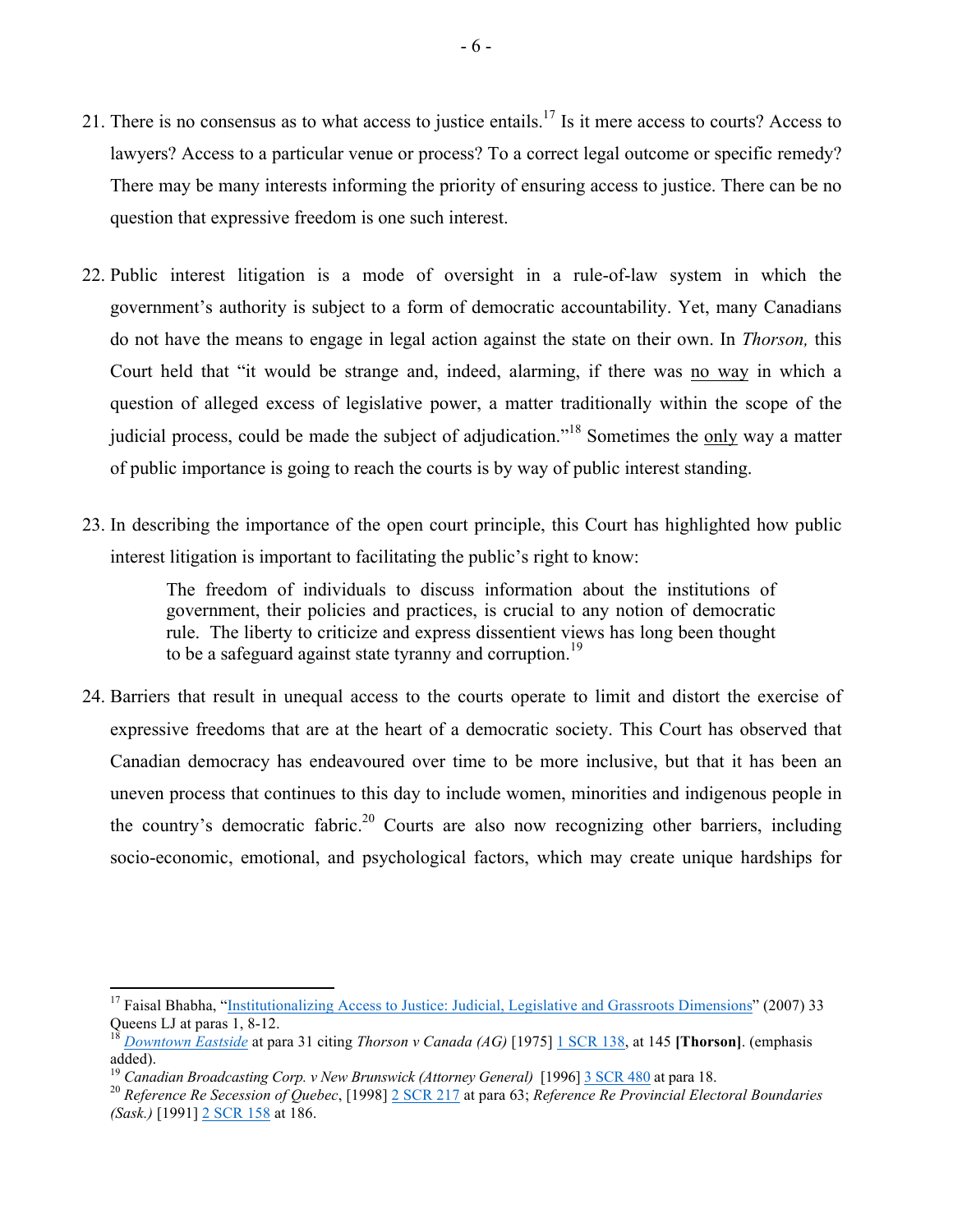some members of disadvantaged groups to meaningfully access courts for the purpose of challenging laws and policies that affect them. $^{21}$ 

### **B. The public interest standing test should be interpreted broadly and liberally**

### **(i) Weak internal mechanisms for government accountability**

- 25. The need for a broad and liberal interpretation of the public interest standing test is due to weak internal mechanisms for maintaining constitutionality. Government lawyers have no authority to direct or alter government decisions to draft legislation once the legislative process has begun, even if it is likely unconstitutional.
- 26. In *Schmidt,* the Federal Court of Appeal (the "FCA") endorsed the Federal Court's conclusion that the Minister of Justice is permitted to operate on a "credible argument" standard when reviewing draft legislation and determining whether to report possible unconstitutionality to Parliament. The FCA held that the Minister may decline to report to Parliament even if a proposed law was deemed to have a near certain likelihood of being overturned by the courts for violating the *Charter*: "The obligation is to make a thorough search for inconsistencies and to report only if <u>no credible argument</u> can justify the inconsistency."<sup>22</sup>
- 27. With this *de minimis* internal framework for ensuring the constitutional consistency of legislation prior to its adoption, the public's right to know and ability to hold government accountable are both diminished. The need for unconstitutional legislation to be implemented as law in order for it to be challenged for unconstitutionality creates an even greater need to maintain the generous approach to public interest standing as a mechanism for ensuring constitutional compliance after unconstitutional legislation comes into operation.
- 28. The FCA in *Schmidt* confirmed that there is no positive obligation on Parliament, or on government lawyers, to ensure that laws are consistent with guaranteed *Charter* rights and

<sup>21</sup> *[Downtown Eastside](https://www.canlii.org/en/ca/scc/doc/2012/2012scc45/2012scc45.html?autocompleteStr=downtown&autocompletePos=1)* at para 51; *Council of Canadians with Disabilities v British Columbia (AG)*, [2020 BCCA 241](https://www.canlii.org/en/bc/bcca/doc/2020/2020bcca241/2020bcca241.html?autocompleteStr=2020 BCCA 241&autocompletePos=1) at para 76-77; *Chaoulli v Quebec (Attorney General),* [2005 SCC 35](https://www.canlii.org/en/ca/scc/doc/2005/2005scc35/2005scc35.html?autocompleteStr=chao&autocompletePos=1), at para 189 **[Chaoulli]**; *Trial Lawyers* 

*Association of British Columbia v British Columbia (AG),* 2014 SCC 59 at paras 45-46. 22 *Schmidt v Canada (AG),* [2016 FC 269](https://www.canlii.org/en/ca/fct/doc/2016/2016fc269/2016fc269.html#document) at para 178, aff'd *Schmidt v Canada (AG),* [2018 FCA 55](https://www.canlii.org/en/ca/fca/doc/2018/2018fca55/2018fca55.html) **[Schmidt]** at para 103-104.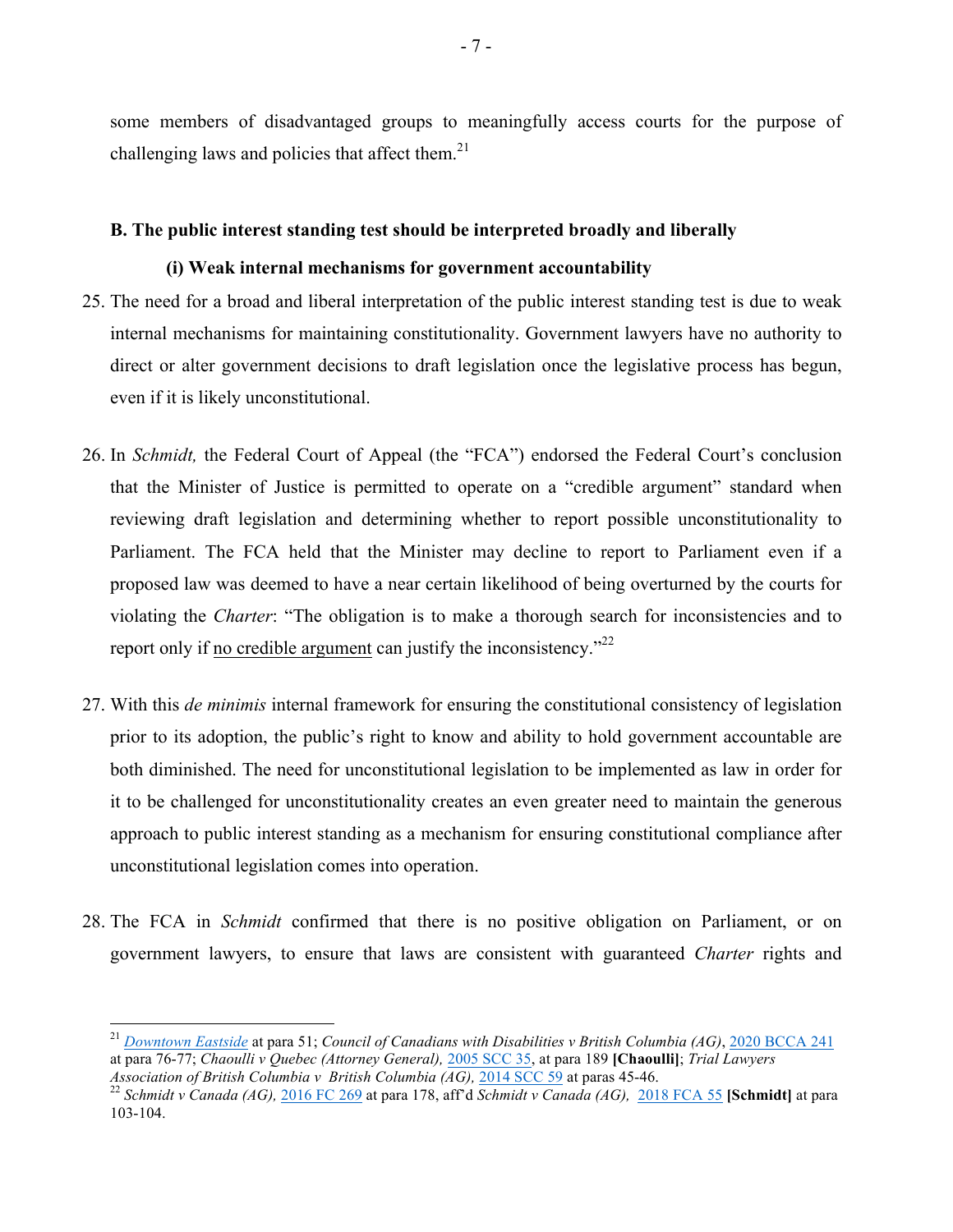freedoms.23 As a result, the burden of ensuring public accountability for constitutionality appears to rest primarily, if not exclusively, on members of the public who must bring forward their own legal challenges to remedy constitutional violations.

- 8 -

## **(iii) A narrow interpretation will limit free expression and** *Charter* **values**

- 29. The government does not exercise primary responsibility for ensuring constitutional oversight of public law, policy, and action. Meanwhile, courts are passive; judges may only hear and decide, but do not initiate, cases. Public interest plaintiffs therefore perform a necessary public service by advancing important questions for adjudication.
- 30. Indeed, the *Charter*'s baseline guarantees are neither self-executing nor delivered without a legal process. Rights need courts. Victims of constitutional rights violations must *seek* justice to obtain justice. Public interest litigation makes important contributions to democratic society. It also comes at a high personal cost for individual litigants.
- 31. The more accessing justice costs, the less people will want to engage in justice advocacy. The ability of affected individuals to litigate should not be the primary determinant of which public interest cases go to court. Conditioning whether to hold a hearing about a particular matter of fundamental importance on the existence of a person willing and able to commence, fund, and assume the substantial burdens and risks of litigating does not contribute to the constructive development of jurisprudence.
- 32. In a rule-of-law system relying mainly on private litigation to trigger the adjudication of fundamental constitutional issues, there comes the risk that serious issues will not get to court. This risk cannot be eliminated but it can be mitigated by the operation of public interest standing, which directly increases access to adjudication. Public interest standing enables members of justice-seeking communities to aggregate their claims through an organizational representative and communicate grievances with a collective voice rather than individually. Because not all members of the public have the means or ability to launch legal challenges on their own, broadbased legal action can be especially valuable where the goal is to shift policy or obtain a systemic remedy.

<sup>23</sup> *[Schmidt](https://www.canlii.org/en/ca/fca/doc/2018/2018fca55/2018fca55.html)* at paras 65-68.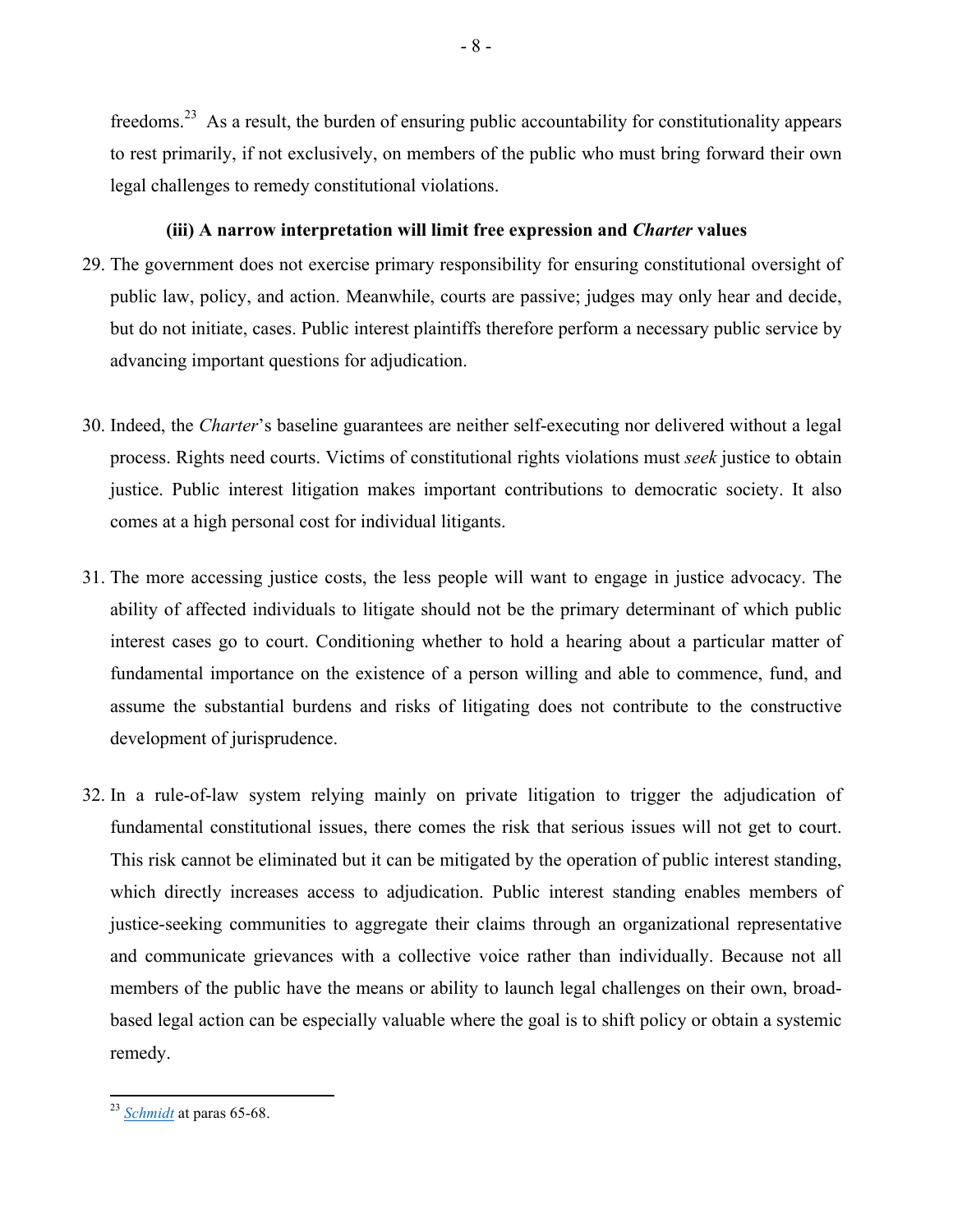33. Any limitations placed on a trial judge's discretion to grant public interest standing would have the effect of limiting the expressive freedoms of individuals and groups who rely on public interest litigation to engage in expression and dialogue about matters of fundamental importance. It would also diminish the quality of the rule of law and dilute the culture of rights and freedoms by making courts less accessible to those who need them.

## **C. There should be no presumptive preference for individual claims over public interest claims**

- 34. A public interest claim is no less valid by virtue of being brought in the public interest as opposed to by way of an individual claim. In certain cases, such as where multiple people, or entire classes of people, are similarly adversely affected by a decision, policy, or statutory scheme, it may make sense to aggregate the interests in a shared voice.
- 35. In true public interest cases where there is a class of people who are similarly affected, the primary purpose of an individual litigant is to serve as a representative voice in support of the claim. This role is unnecessary for the party bringing a claim and can be fulfilled by serving as a witness.
- 36. In some cases, it might make more sense to have a public interest litigant rather than an individual litigant. This could be so, for example, where the public and personal interests in a case do not align. In such cases, the individual litigant may not be motivated or equipped to argue the public interest dimension of the case. The court might end up with an inadequate record on which to make a decision. On appeal, public interest interveners may get involved to attempt to broaden the analysis, raise context for consideration, and point to additional interests at stake. The public interest dimension of some public interest cases may only come to be fleshed out as the case makes its way through appeals. Such cases might have benefitted from being brought by a public interest litigant as opposed to an affected individual in the first place.
- 37. In *Chaoulli,* this Court held that, while a challenge must "have an actual basis in fact…the question is not whether the appellants are able to show that they are personally affected by an infringement."<sup>24</sup> This Court's jurisprudence on standing has recognized the importance of

<sup>&</sup>lt;sup>24</sup> *[Chaoulli](https://www.canlii.org/en/ca/scc/doc/2005/2005scc35/2005scc35.html?autocompleteStr=chao&autocompletePos=1)* at para 35 (emphasis added).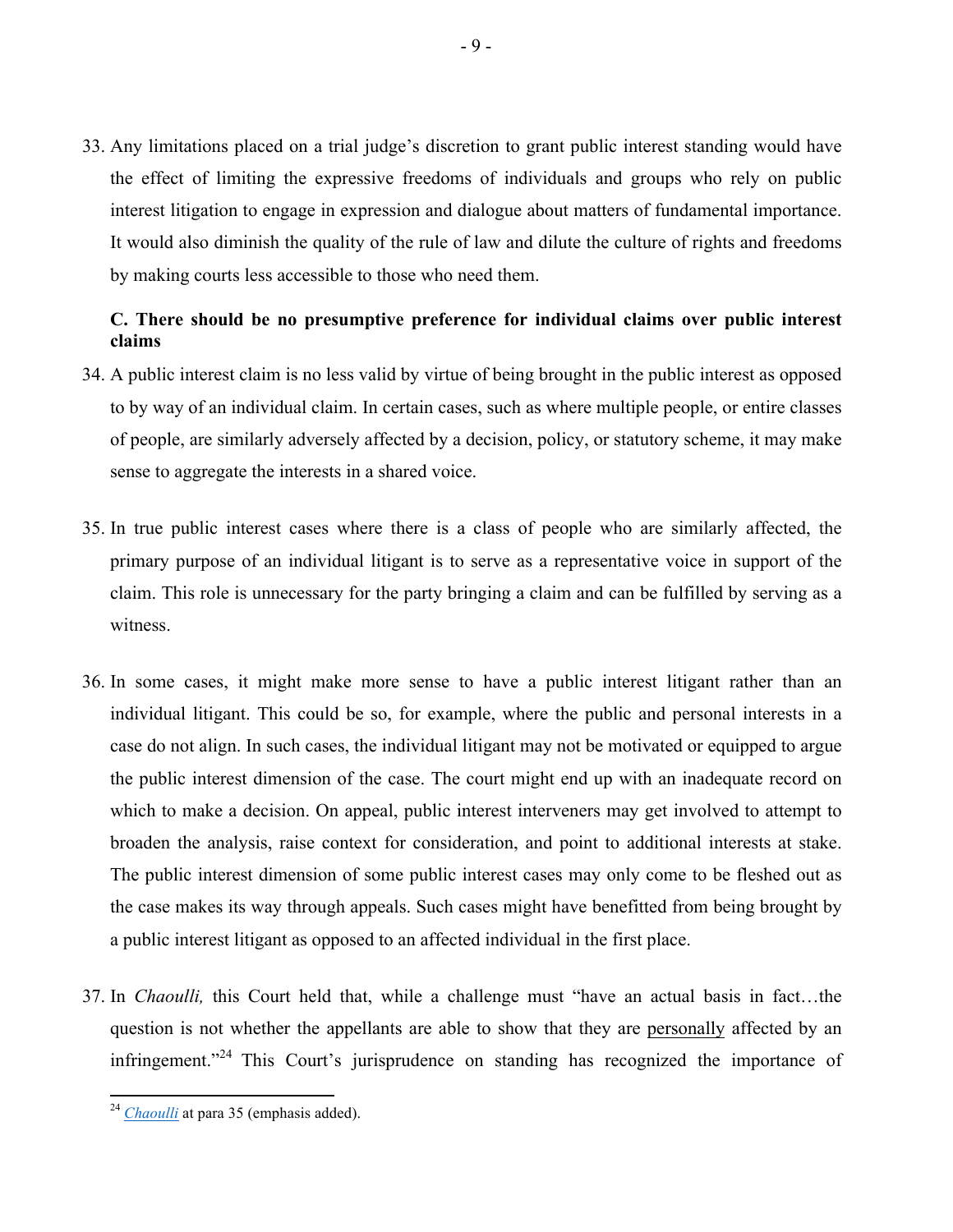systemic challenges. They are understood as a reasonable and effective means of engaging the courts, of giving organizations with a direct interest in a matter the capacity to litigate broadbased claims, and serving the important goals of access to justice.<sup>25</sup>

- 38. Courts should continue to adopt a pragmatic and practical approach to the third factor under the governing test, which looks at whether granting public interest standing will be a "reasonable and effective" way to bring the case to court. In *Downtown Eastside,* this Court held "there is no binary, yes or no, analysis possible: whether a means of proceeding is reasonable, whether it is effective and whether it will serve to reinforce the principle of legality are matters of degree and must be considered in light of realistic alternatives in all of the circumstances.<sup>226</sup>
- 39. The Court of Appeal in this case followed this Court's guidance set out in *Downtown Eastside* in applying a flexible and purposive approach, recognizing the unique nature of public interest cases and the type of facts and evidence needed to substantiate claims. There is nothing in the case law that necessitates having an individual plaintiff and plaintiff-specific material facts in order to meet the current public interest standing test. $27$

## **PART IV & V– COSTS AND ORDER SOUGHT**

40. CFE seeks no costs and asks that no costs be awarded against it. CFE takes no position on the disposition of this appeal as it relates to the facts of the case before the Court.

ALL OF WHICH IS RESPECTFULLY SUBMITTED.

DATED at Toronto, in the Province of Ontario, the 3rd day of December, 2021.

Digitally signed by Khalid M. Flgazza Date: 2021.12.03 11:40:48 -05'00'

for Faisal Bhabha

Mall metrics (2021.12.03 )<br>
Date: 2021.12.03 (2021.12.03 11:41:23 )<br>
(11:40:48-05'00' itally signed by Khalid

for Madison Pearlman

<sup>&</sup>lt;sup>25</sup> *[Downtown Eastside](https://www.canlii.org/en/ca/scc/doc/2012/2012scc45/2012scc45.html?autocompleteStr=downtown&autocompletePos=1)* at para 71; *[Chaoulli](https://www.canlii.org/en/ca/scc/doc/2005/2005scc35/2005scc35.html?autocompleteStr=chao&autocompletePos=1)* at para 189.<br><sup>26</sup> *Downtown Eastside* at para 50.<br><sup>27</sup> *Council of Canadians with Disabilities v British Columbia (AG)*, <u>[2020 BCCA 241](https://www.canlii.org/en/bc/bcca/doc/2020/2020bcca241/2020bcca241.html?autocompleteStr=2020 BCCA 241&autocompletePos=1)</u> at para 97.